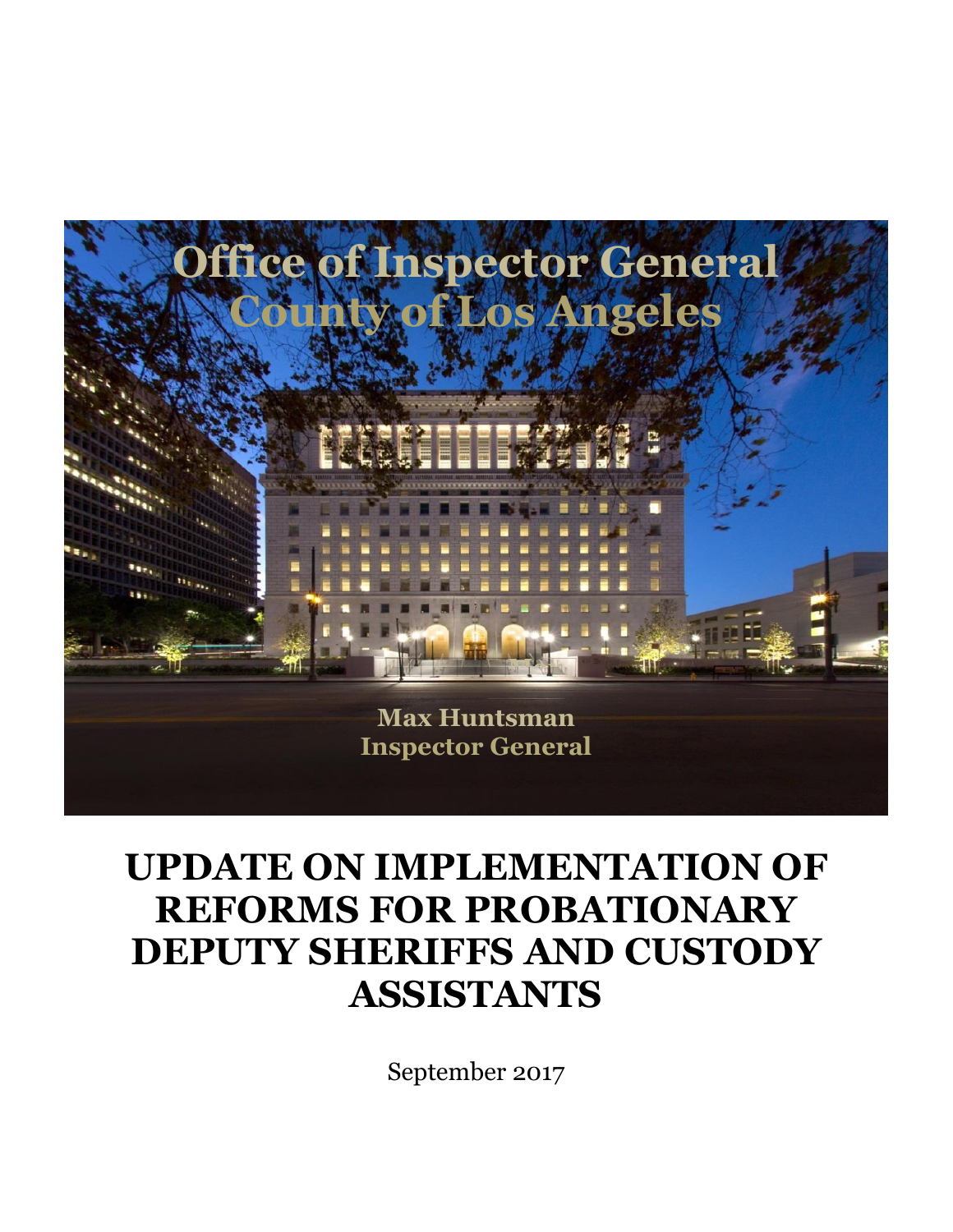# **Table of Contents**

| UPDATE ON OIG'S RECOMMENDATION TO REVISE POLICIES GOVERNING THE    |
|--------------------------------------------------------------------|
|                                                                    |
| Setting Forth a Clear Definition of the Term "Meaningful"  2       |
|                                                                    |
|                                                                    |
| UPDATE ON OIG'S RECOMMENDATION TO ASSIGN A SINGLE TRAINING OFFICER |
|                                                                    |
|                                                                    |
|                                                                    |
|                                                                    |
| UPDATE ON OIG'S RECOMMENDATION TO RELEASE LOW-PERFORMING DSTS 9    |
| UPDATE ON OIG RECOMMENDATION TO REQUIRE A COMMANDER REVIEW A DST'S |
| FINAL EVALUATION AND AFFIRMATIVELY APPROVE THAT THE DEPUTY SHERIFF |
|                                                                    |
| ANALYSIS OF DEPUTY SHERIFF TRAINEE FILES POST OIG'S REPORT 11      |
| TIMELINESS AND COMPLETENESS OF DST PROBATIONARY FILES POST REFORMS |
|                                                                    |
|                                                                    |
|                                                                    |
| MEANINGFUL EVALUATION OF DST PROBATIONARY FILES POST REFORMS  14   |
|                                                                    |
|                                                                    |
| ANALYSIS OF CUSTODY ASSISTANTS PROBATIONARY EVALUATION FILES  15   |
| REVIEW OF CUSTODY ASSISTANT TRAINEE FILES PRIOR TO REFORMS  16     |
|                                                                    |
|                                                                    |
|                                                                    |
| REVIEW OF CUSTODY ASSISTANT TRAINEE FILES POST REFORMS  17         |
|                                                                    |
|                                                                    |
|                                                                    |
|                                                                    |
| LOS ANGELES COUNTY SHERIFF"S DEPARTMENT'S RESPONSE  20             |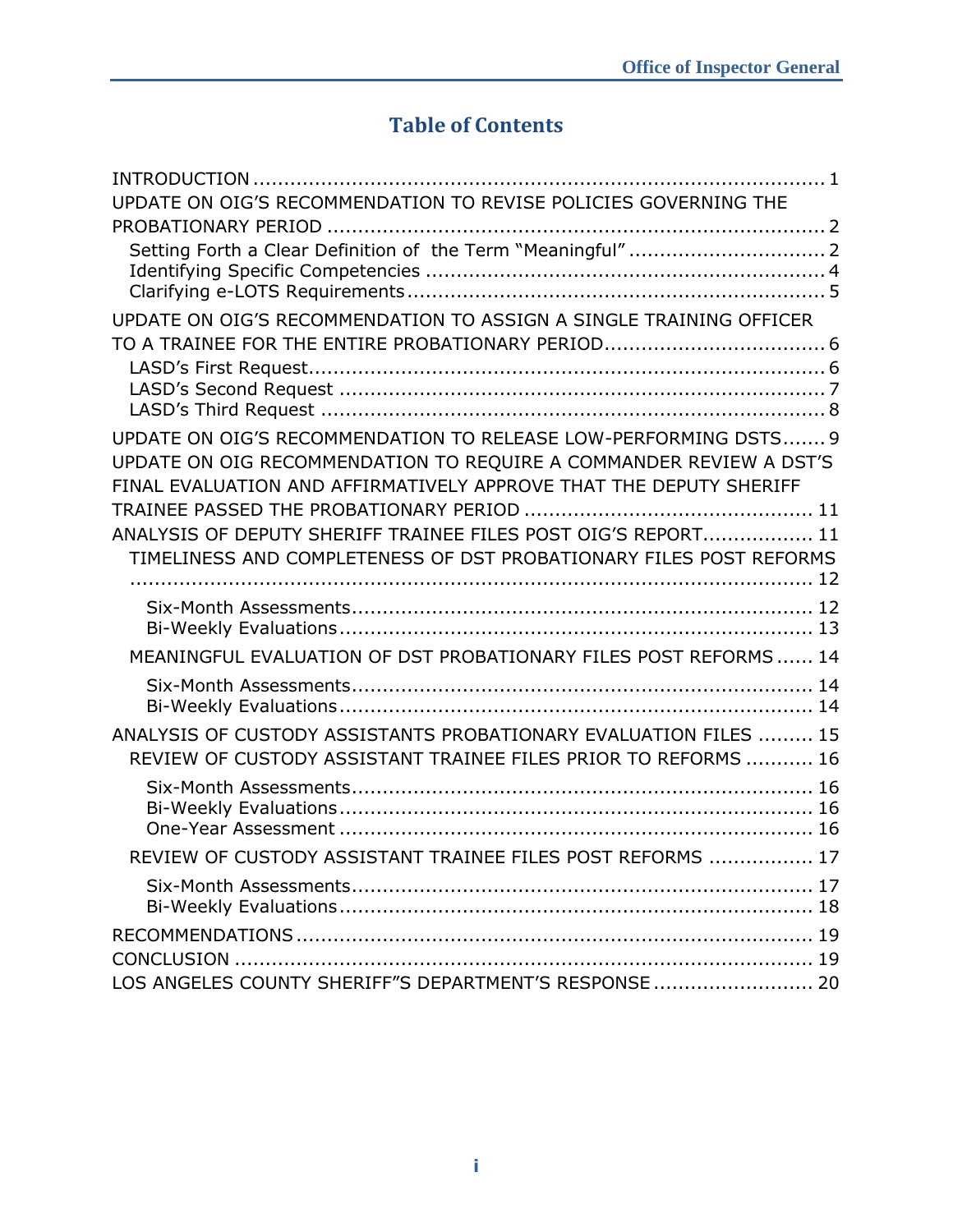# **INTRODUCTION**

-

In May 2016, the Office of Inspector General (OIG) issued a report titled "Analysis of the Deputy Sheriff Trainee Probationary Period: Recommendations for a Meaningful Assessment Opportunity."<sup>1</sup> The report found documentation in trainee files was incomplete and untimely. The majority of evaluations were not meaningful and trainees were not individually supervised for two-thirds of their probation. In some cases, evaluations were simply cut-and-pasted with identical language. Based on these findings, the OIG made the following recommendations:

- 1. Revise policies governing the probationary period to:
	- a. Set forth a clear definition of the term "meaningful;"
	- b. Identify specific competencies with measurable benchmarks by which to evaluate deputy sheriff trainees;
	- c. Clarify the requirements for data entry in the electronic Line Operations Tracking System (e-LOTS);
- 2. Assign a single training officer to a trainee for the entire probationary period;
- 3. Release during the probationary period deputy sheriff trainees who consistently do not display aptitude for the position;
- 4. Require a commander to review a deputy sheriff trainee's final evaluation before becoming a permanent employee.

On June 28, 2016, the Board of Supervisors requested the Los Angeles County Sheriff's Department (LASD or Department) to report back regarding a plan to include methods and timetables for the implementation of the OIG's recommendations. On September 29, 2016, the LASD submitted its report to the Board<sup>2</sup> and agreed that the Department's entire Custody Division training program needed revisions due to its lack of formalization, dedicated resources and a challenging curriculum. In response to the OIG's report, the Department created a Probationary/Training Assessment Committee (the Committee) which held biweekly meetings from September 2016 through May 2017 with the goal of revamping the training program.

On March 8, 2017, supervisors Hilda L. Solis and Katheryn Barger put forth a motion directing the Inspector General to "report back to the Board in six months regarding the effectiveness of the implemented reforms and also to undertake a

<sup>&</sup>lt;sup>1</sup> "Analysis of the Deputy Sheriff Trainee Probationary Period: Recommendations for a Meaningful Assessment Opportunity," May 2016, *available at* [https://oig.lacounty.gov/Reports.](https://oig.lacounty.gov/Reports)

<sup>&</sup>lt;sup>2</sup> "Report Back Relative to the Inspector General's Report Entitled, 'Analysis of the Deputy Sheriff Trainee Probationary Period: Recommendations for a Meaningful Assessment of Opportunity,'" September 29, 2016.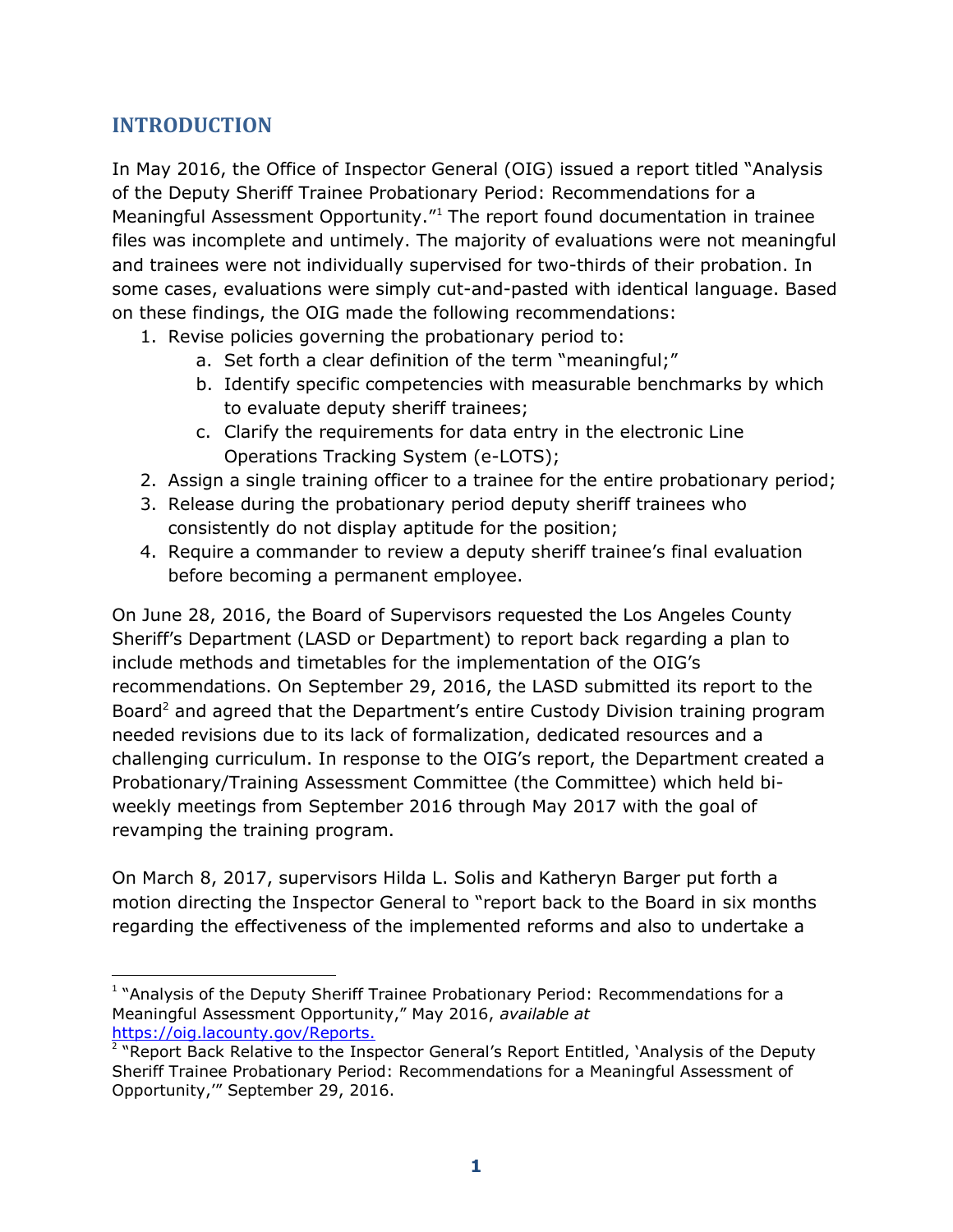review of the probationary period training and evaluation practices for Custody Assistants."

In this report we provide an update on the reforms the Department has implemented since our May 2016 report, including the application of those reforms to custody assistants.

# **UPDATE ON OIG'S RECOMMENDATION TO REVISE POLICIES GOVERNING THE PROBATIONARY PERIOD**

The OIG recommended that the LASD conduct a meaningful assessment of deputy sheriff trainees (DSTs or trainees or probationers) <sup>3</sup> during their one-year probationary period. This included writing meaningful evaluations, identifying specific core competencies with measurable benchmarks and clarifying e-LOTS requirements. In response to these recommendations, the Department has taken the following steps towards implementation.

# **Setting Forth a Clear Definition of the Term "Meaningful**"

In its September 29, 2016, response to the OIG report, the Department stated (and we agree) that "a meaningful probationary period shall be achieved when the probationers have reached specific competencies, have demonstrated they have met measurable benchmarks, and have had their performance reviewed thoroughly by each unit's training and operational staff."<sup>4</sup> We now report on several steps taken by the LASD to meet these goals.

The LASD has revised and updated their Custody Training Manual (CTM) which is given to trainees during their first week of training.<sup>5</sup> The current class of trainees (Class 422) will be the first recipients of the revised CTM.

The revised CTM now includes the Manual of Policy and Procedures (MPP) section for "Performance to Standards."<sup>6</sup> The significance of including this policy is that

 $\overline{a}$  $3$  The correct term for sheriff deputies on training is "deputy sheriff trainee" until they complete their three-month training program. Subsequent to completion of training, they are deputy sheriff generalists who are on probation.

<sup>4</sup> Report Back Relative to the Inspector General's Report, *at* 4.

 $5$  The last time the CTM was revised was in 2009.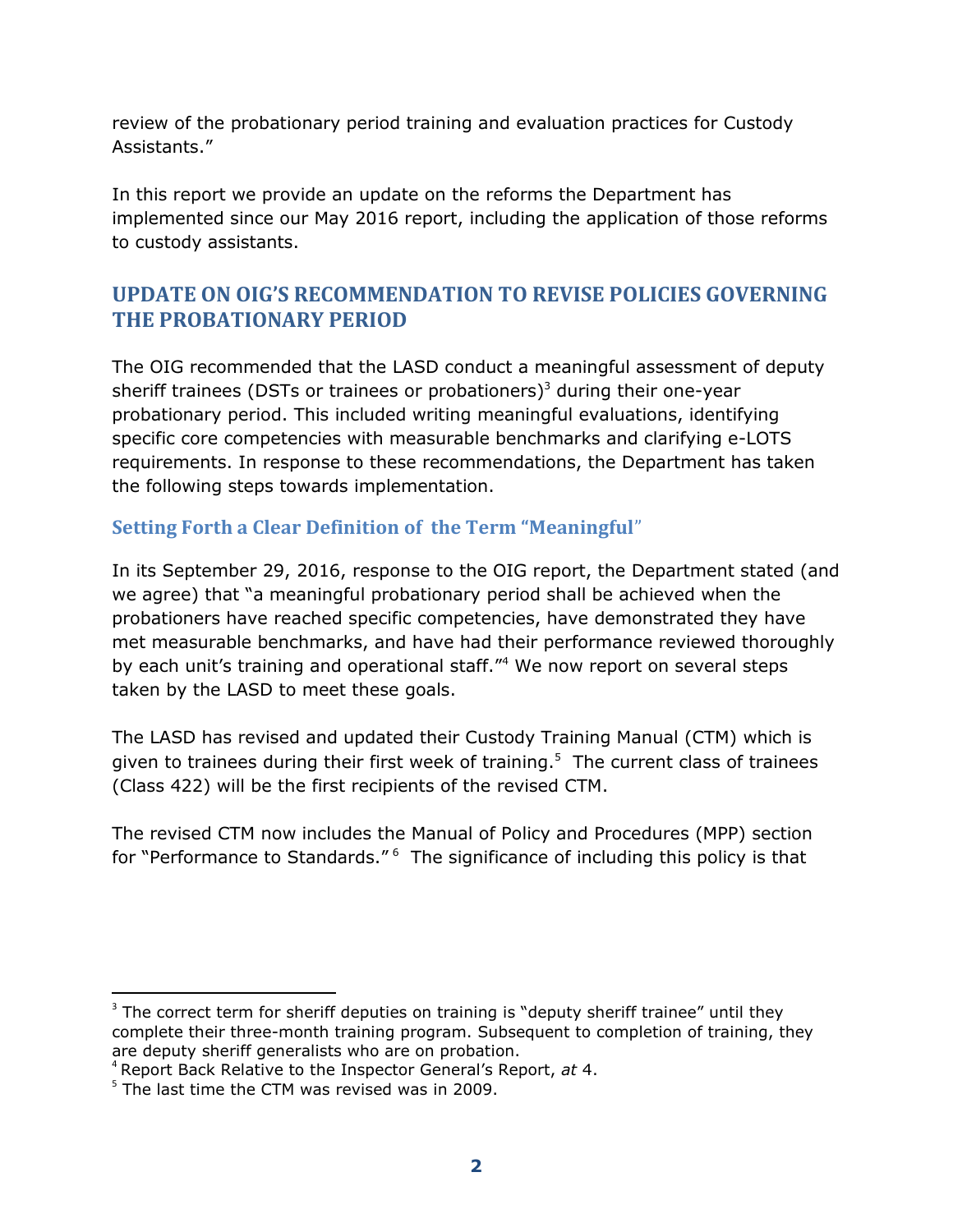when DSTs start their one-year probationary period, the Department's expectations of sufficient competency in performing their duties will be clear and supported by clear examples of conduct which demonstrates incompetence. The Department reports that in the past, when trainees were told they were not meeting Department expectations in their work performance they often claimed they were not aware of LASD's policy regarding performance requirements. All trainees must now acknowledge and sign the policy which provides that failure to perform in accordance with it can result in extension/remediation of the training program or termination.

Trainees are also now tested and required to demonstrate their knowledge on LASD Force Policies from the MPP in addition to policies in the Custody Division Manual (CDM) that are vital to a basic understanding of what is expected in their work performance.

The previous OIG report on the probationary period analyzed the training program at Men's Central Jail (MCJ) where approximately 25% of all 2014 Academy graduates were assigned. At that time, the program lacked a supervisor in charge of the overall evaluation process of trainees. In response, MCJ added a sergeant whose sole responsibility is the oversight of the probationary employee program. As noted in the LASD's response to the Board, this position is not specifically funded.

The remaining six custody facilities have added oversight responsibilities to the current responsibilities of sergeants to ensure a meaningful evaluation process. As

- j  $6$  Manual of Policy and Procedures Section 3-10/050.10 Performance to Standards states: Members shall maintain sufficient competency to properly perform their duties and assume the responsibilities of their positions. Members shall perform their duties in a manner which will tend to establish and maintain the highest standard of efficiency in carrying out the functions and objectives of the Department. Incompetence may be demonstrated by:
	- A lack of knowledge of the application of laws required to be enforced;
	- An unwillingness or inability to perform assigned tasks;
	- Failure to conform to work standards established for the member's rank or position;
	- Failure to take appropriate action on the occasion of a crime, disorder or other condition deserving police attention;
	- Absence without leave; and/or
	- Unnecessary absence from an assigned area during a tour of duty.

In addition to the above, the following will be considered to be prima facie evidence of incompetence:

- Repeated poor evaluations; and/or
- A written record of repeated infractions of the Department's rules, regulations, manuals, or directives.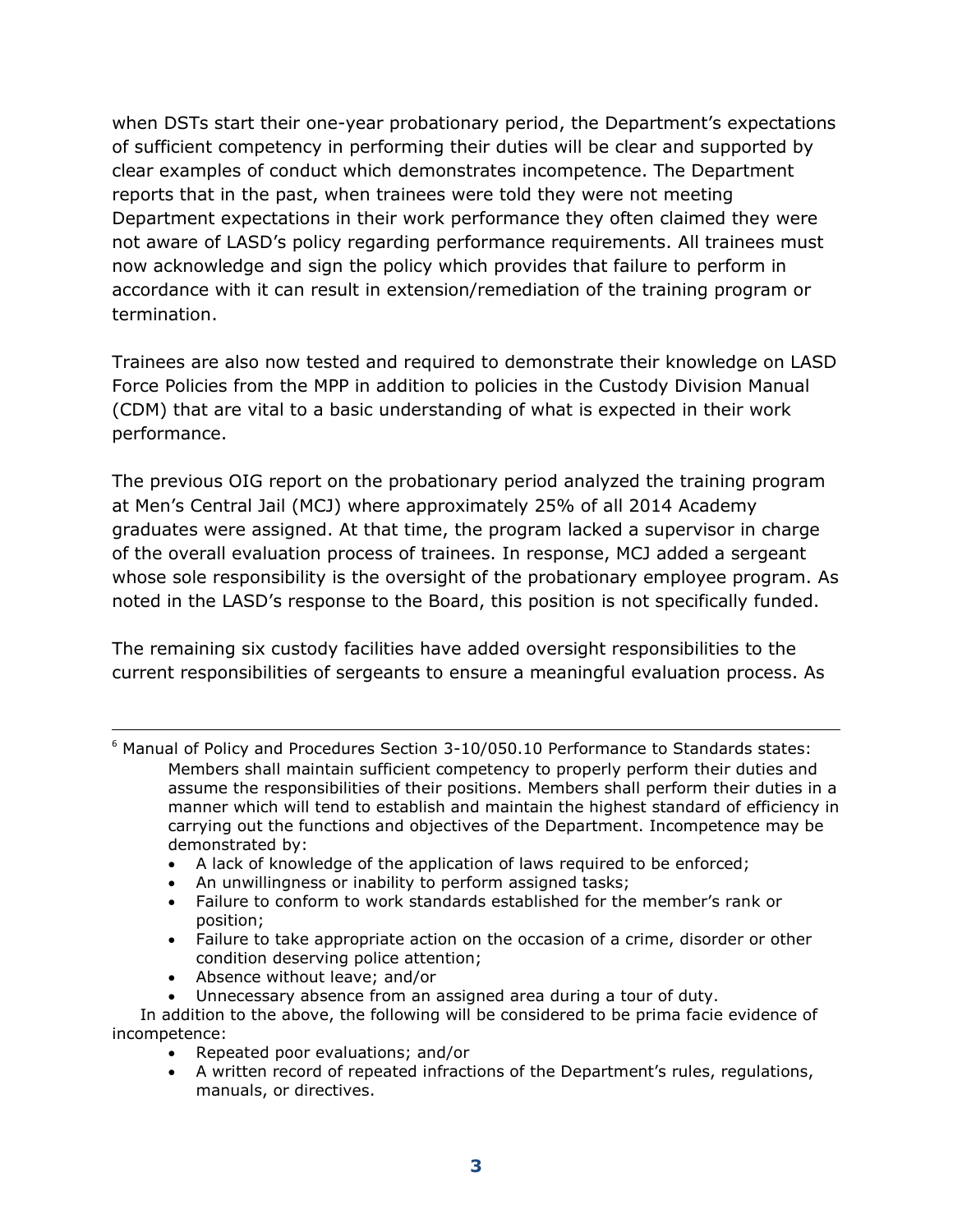will be discussed below, there has been a dramatic increase in the timeliness and completeness of probationary evaluations.

After graduating from the Academy deputies are assigned to the Custody Division in which they start with a six-week classroom-based training program called "Jail Operations Training." Once this training is complete, DSTs start their training at their assigned custody facility. Prior to our report, DSTs would not meet anyone from their assigned custody facility until their assignments began. The LASD now advises trainees of their upcoming duties and responsibilities during Jail Operations Training.

Previously, issues or concerns regarding a trainee's performance and progress during the Jail Operations Training classes were not conveyed to personnel at their assigned facilities. There is now a concerted effort to ensure any performance issues are relayed to the appropriate supervisors and trainers prior to the arrival of the DSTs.

Finally, as part of the corrective action plan (CAP) resulting from the OIG report, MCJ has been conducting audits of the DST files to ensure they are timely, thorough, and complete. However, they are the only facility to have conducted such audits as the CAP was only applied to them. Other facilities should also conduct audits of trainee files.

# **Identifying Specific Competencies**

j

The OIG had recommended the Department identify specific competencies that align with the job description of a deputy sheriff such as honesty, integrity, and decision-making skills. Competencies can be used to evaluate DSTs with specific and measurable benchmarks. The Department stated in its response that it would aim to do this through its training program.<sup>7</sup> As part of this effort, the Committee requested that each custody facility's training staff review the probationary protocols, evaluations forms and manuals. The result was the creation of the revised CTM as discussed above.

Additionally, the Committee sought to identify best practices and industry standards by working with neighboring agencies to enhance their overall probationary training program. As the Department reported in its September 2016 response to the

<sup>&</sup>lt;sup>7</sup> The training program includes six weeks of Jail Operations Training, written tests, performance tests, six bi-weekly evaluations, 15 report scenarios, and six-month assessments. Jail Operations Training also includes 32 hours of De-Escalation and Verbal Resolution Training (DeVRT).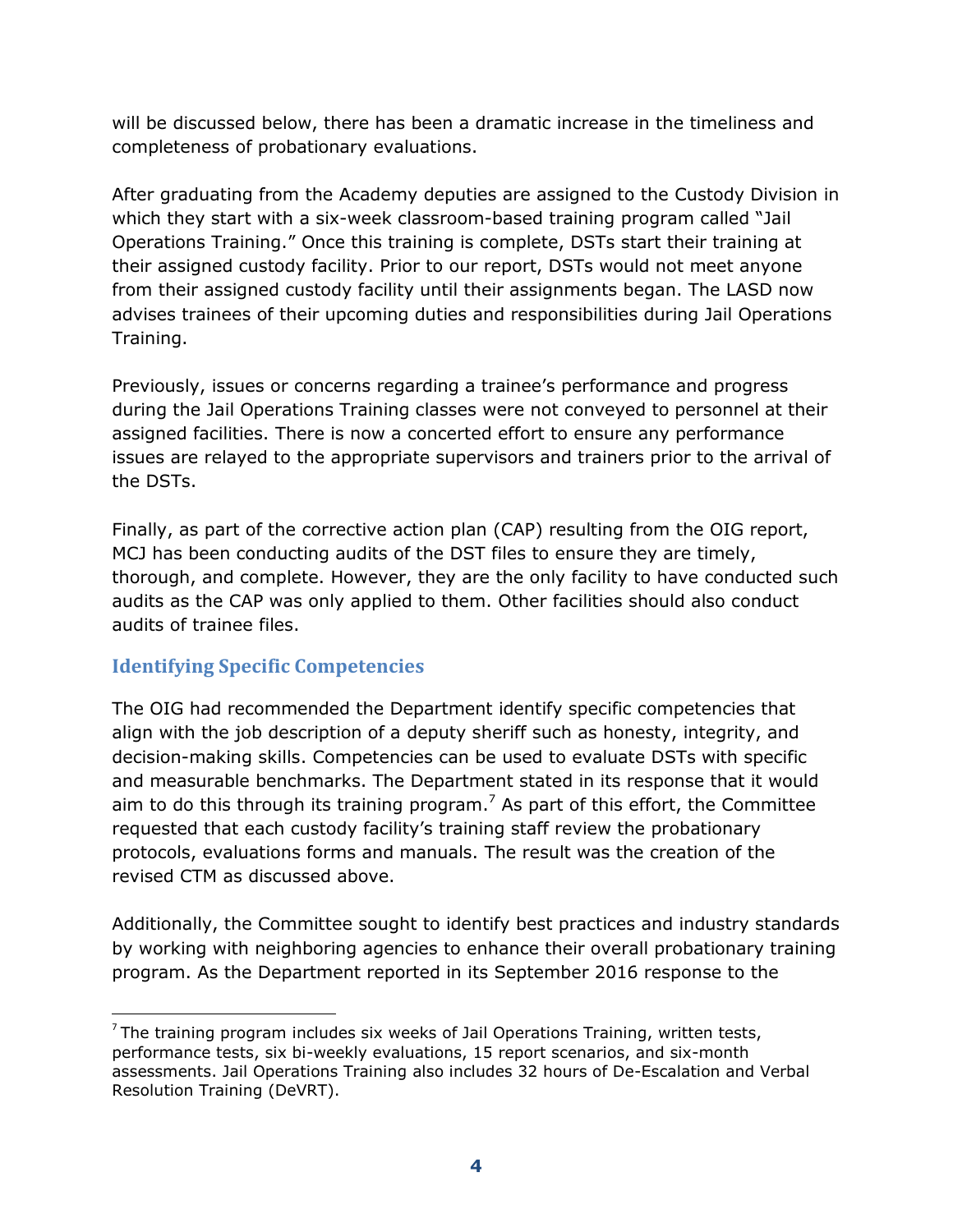Board, the LASD sent Custody Division training officers and executives to training provided by Kaminsky, Sullenberger & Associates, Inc.<sup>8</sup> titled "Administration, Management, and Supervision of Field Training and Evaluation Programs" to enhance its identification of core competencies and benchmarks. After attending the training and speaking to other local law enforcement agencies,<sup>9</sup> the LASD concluded having a database containing their training program is the best way to create a comprehensive probationary training program. We address the status of the database below.

# **Clarifying e-LOTS Requirements**

j

When we reviewed the MCJ probationary files last year, we noted that none of the e-LOTS entries for the files documented an evaluation of the DST's performance as required by Custody Division Manual (CDM) section 3-01/020.15, "Probationary Period for Deputy Sheriff Generalists and Custody Assistants." The Department's response was that e-LOTS was designed to track the progress of administrative paperwork, has limited data entry capabilities and was never designed to track an individual's progress or lack of progress through their probationary period.

To address the issue, the Department requested Board funding for a new Probationary Employee Database. Currently, LASD has put out a Request for Information for a new database that would be able to produce, track and create the necessary forms and programs to ensure a meaningful and vibrant probationary training program.

The Department has also modified the CDM, section 3-01/020.15, to clarify e-LOTS requirements. This section's modification now requires the six-month review to be documented in a memorandum and tracked through e-LOTS by creating an entry under the "Probationary Assessment" drop down box and by documenting the assessment in the notes section. The memo must also be placed in the training file of the probationer. In addition, the unit commander must document the initial assessment and the "annual assessment" in the notes section of e-LOTS. We discuss using e-LOTS to document progress of trainees further below.

<sup>&</sup>lt;sup>8</sup> Kaminsky & Associates provides basic and advanced training for field and custody training officers.

<sup>&</sup>lt;sup>8</sup> The LASD met with and spoke to the San Fernando Police Department and the San Bernardino County Sheriff's Department regarding their probationary training, however, because of the vast difference in the number of probationary employees compared to the LASD (with other agencies having very few probationary employees), the Department found the training was not comparable or beneficial to the Department.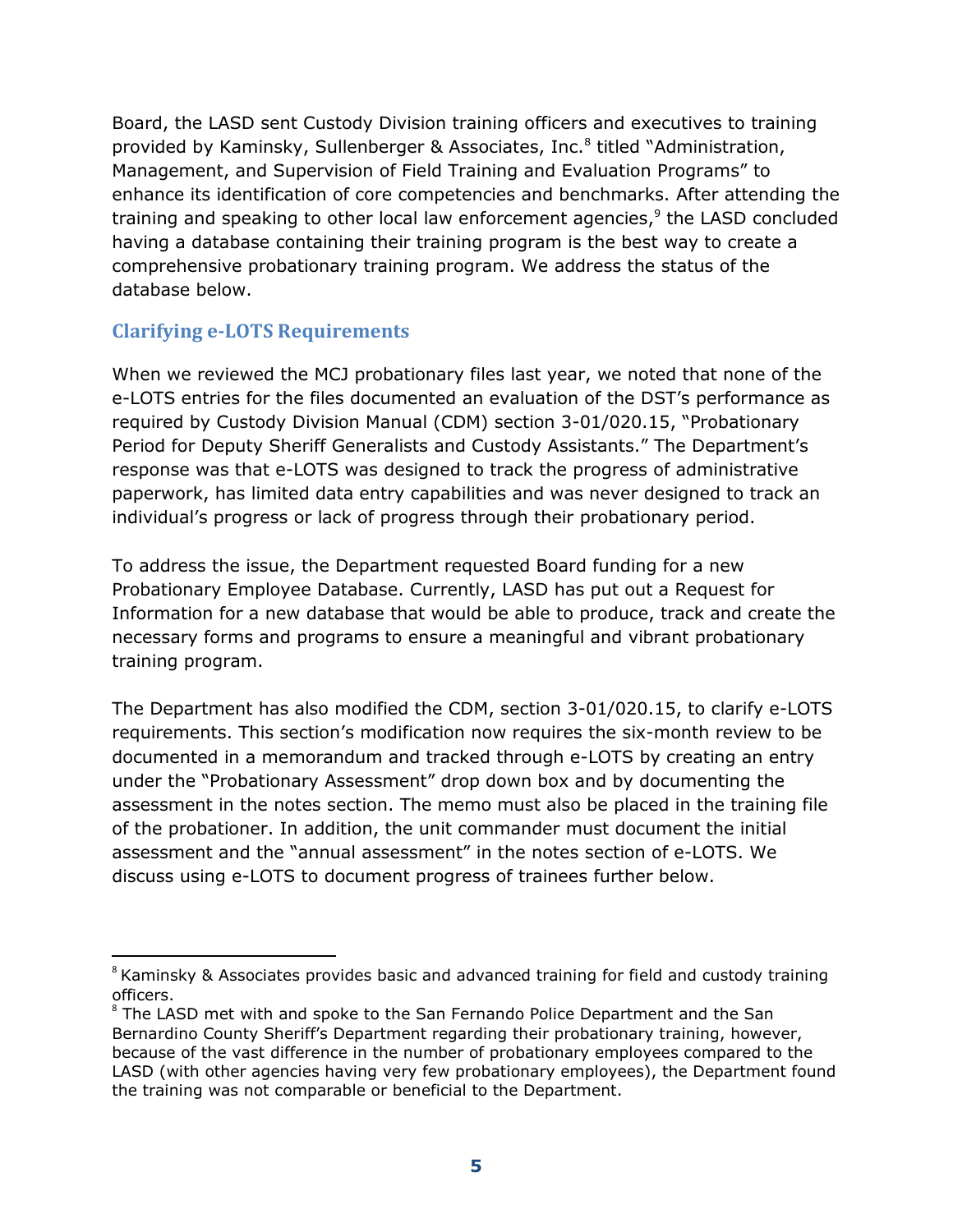# **UPDATE ON OIG'S RECOMMENDATION TO ASSIGN A SINGLE TRAINING OFFICER TO A TRAINEE FOR THE ENTIRE PROBATIONARY PERIOD**

In our previous report, we recommended that DSTs should be assigned a Training Officer for the entire year who is held accountable for providing a meaningful evaluation of the trainee. The Department did not concur with our recommendation but made their own recommendation based on what they believed to be more practical. To achieve the goals of this recommendation, the Department in its response made three separate funding requests to the Board.

The Department's made three requests in order to implement the OIG's recommendation No. 2.

#### **LASD's First Request**<sup>10</sup>

-

The LASD stated the OIG's recommendation would be impractical and would not be the optimal way to create a more meaningful opportunity to assess new employees.<sup>11</sup> Instead, the Department proposed adding 30 additional days to the current 90 day training, creating a more formalized CTO program similar to the Field Training Officer Program, and formalizing the CTO process to include bonus pay which would standardize the requirements and qualifications for hiring CTOs in order to attract a wider group of experienced personnel. The Department estimated the cost of this program to be approximately \$873,000 per calendar year.

The Department reports that currently, funding for this request has been postponed by the Chief Executive Office (CEO) and will be added to future contract negotiations with the LASD unions in the next round of contract negotiations set to start approximately October 2017 (but which would continue well into 2018). Therefore, there has been no progress on the Department's response to achieve the objective of the OIG recommendation.

 $^{10}$  This request is listed as "Department Request 2" in their September 29, 2016 response to the Board.

 $11$  The Department in its response stated there could be as many as 400 probationers at any given time while the CTOs numbered at 164. In addition, once training is complete, probationers are usually assigned to other positions within the jail, where they have different days off and work separate shifts than their former CTOs in order to accommodate the needs of the facility.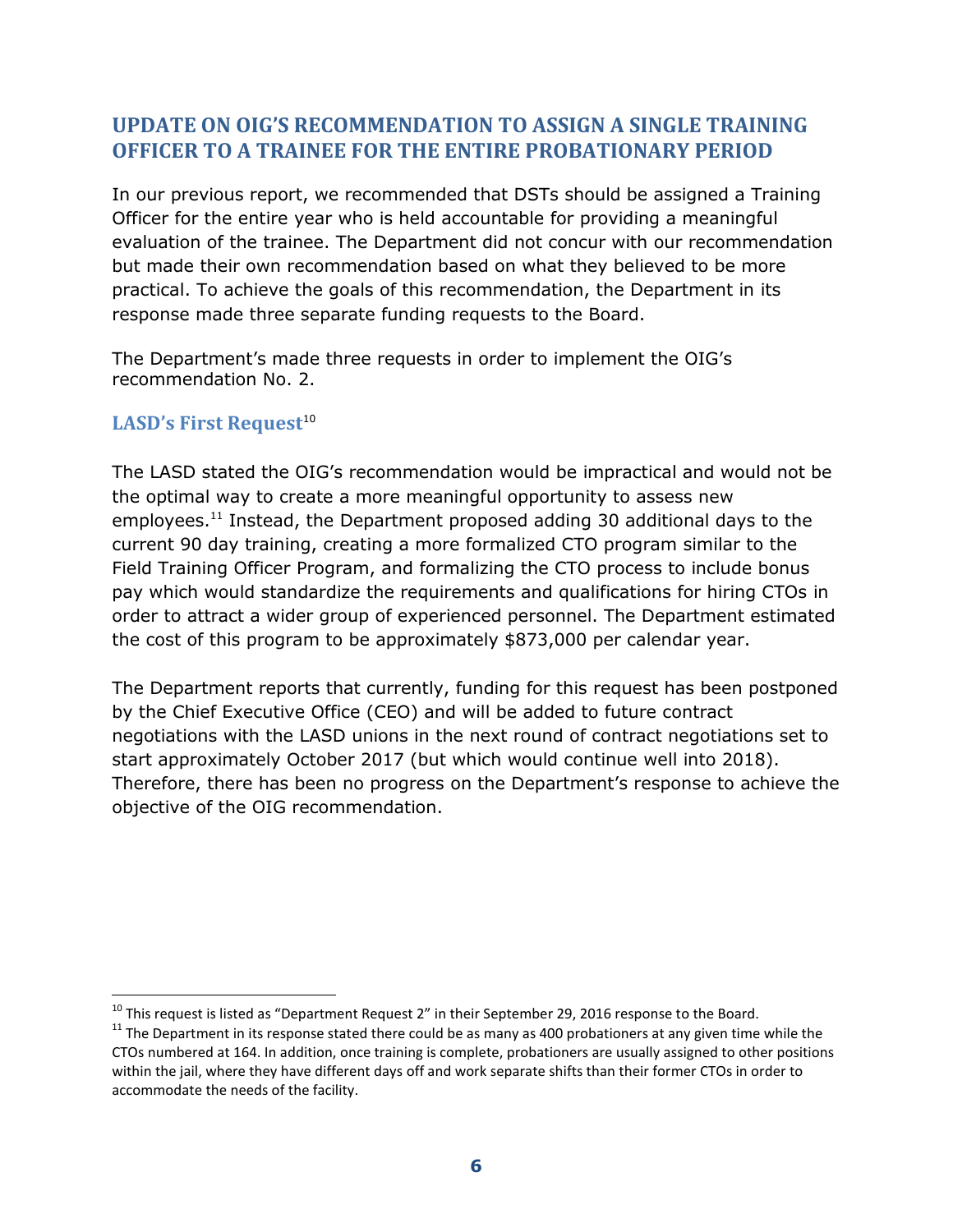### LASD's Second Request<sup>12</sup>

 $\overline{a}$ 

The LASD's second request stated as follows:

The Department recognizes the need for additional probationer oversight and recognizes that one of the most crucial ways to obtain it is through the assignment of a probationer and a CTO to the same function/position for the entire 4-month training period. However, implementing this recommendation would require juggling the assignment of employees at a given facility to ensure that the trainees are consistently assigned to the same area as their CTO. This juggling would result in unfilled positions in other areas that require staffing, creating additional vacancies and requiring backfill overtime. Preliminary cost estimates for such overtime are as much as \$14,700,000.

This funding request has no updates. However, in our review of the three-month training period where trainees are evaluated by custody training officers (CTO or TO) through six bi-weekly evaluations, we found that of the 16 DST files, six (37%) had one TO assigned, and 10 (62.5%) had two TOs assigned.

For 16 custody assistant trainee files, seven (43.8%) had one TO, eight (50.0%) had two TOs and only one (6.3%) had three or more TOs assigned to them during the training period. Thus, it appears the majority of trainees have no more than two TOs assigned.

| <b>Custody</b><br><b>Assistant</b><br><b>Trainees</b> | <b>Custody Training</b><br>Officer(s)<br><b>Assigned</b> | <b>Percent of</b><br><b>Trainees</b> |
|-------------------------------------------------------|----------------------------------------------------------|--------------------------------------|
|                                                       |                                                          | 43.8%                                |
|                                                       |                                                          | 50.0%                                |
|                                                       |                                                          | 6.3%                                 |

| <b>Deputy</b><br><b>Sheriff</b><br><b>Trainees</b> | <b>Custody Training</b><br><b>Officer</b> | <b>Percent of</b><br><b>Trainees</b> |
|----------------------------------------------------|-------------------------------------------|--------------------------------------|
|                                                    |                                           | 37.5%                                |
|                                                    |                                           | 62.5%                                |

 $^{12}$  This request is listed as "Department Request 3" in their September 29, 2016 response to the Board.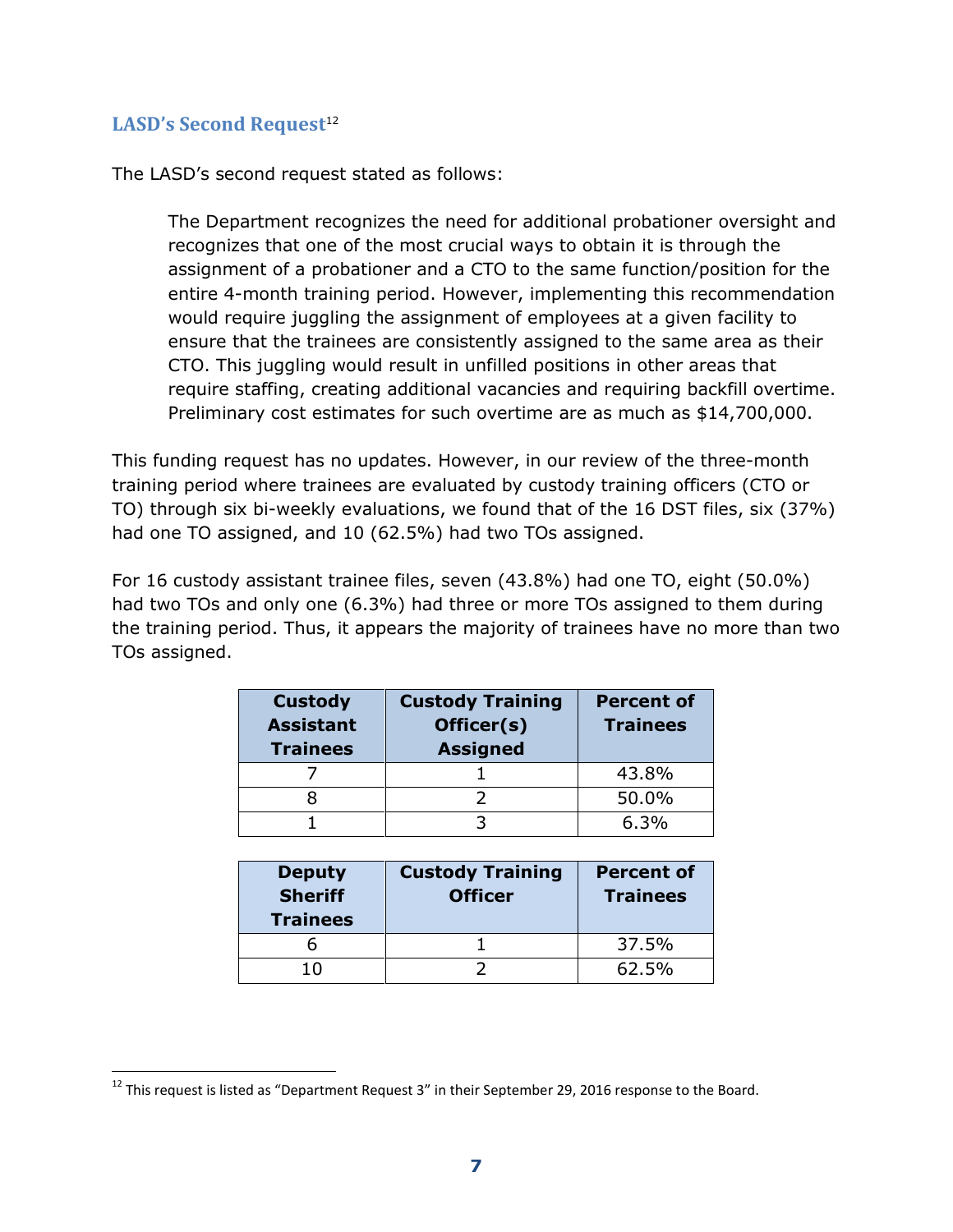# LASD's Third Request<sup>13</sup>

 $\overline{a}$ 

The Department agreed with the OIG that there is not enough oversight or mentorship after a probationary employee is released from their 90-day training period. In order to provide more oversight for the trainees, the LASD requested funding for additional shift training officers (STOs) so that full time bonus deputies would be responsible for monitoring and assisting trainees while evaluating them on a bi-weekly basis for the duration of their probationary year. Another area of oversight would be the six weeks of Jail Operations Training where currently there is no documentation or evaluation done on trainee's work performance. Here too, STOs would prepare bi-weekly evaluations and provide mentorship, especially to those that appear to be struggling to meet Department standards. The implementation of this recommendation is estimated to require four STOs assigned to each facility, totaling 28 STOs at a preliminary cost of \$5,700,000 annually.

There is no update on the status of this request and the Department reports it does not appear funding will be available for it.

During our analysis of DST files for this report, we found that the MCJ sergeant in charge of oversight of probationary employees has been creating monthly progress update entries for probationers in e-LOTS subsequent to the completion of their three-month training period. The notations note any issues or concerns that have arisen post training or excellent work by the probationer. These entries allow the unit commander to be advised of the progress of a probationer prior to the completion of the one-year probationary assessment. Until a new database with meaningful tracking abilities is acquired by the Department, this is an effective method for tracking and providing oversight for a probationer's progress during a period where no one formal Training Officer is assigned.

Until a new database is acquired by the LASD, we recommend custody training sergeants at all custody facilities create monthly progress update entries in e-LOTS for probationers who have completed their three-month training program until their probationary period is successfully completed.

 $^{13}$  This request is listed as "Department Request 4" in their September 29, 2016 response to the Board.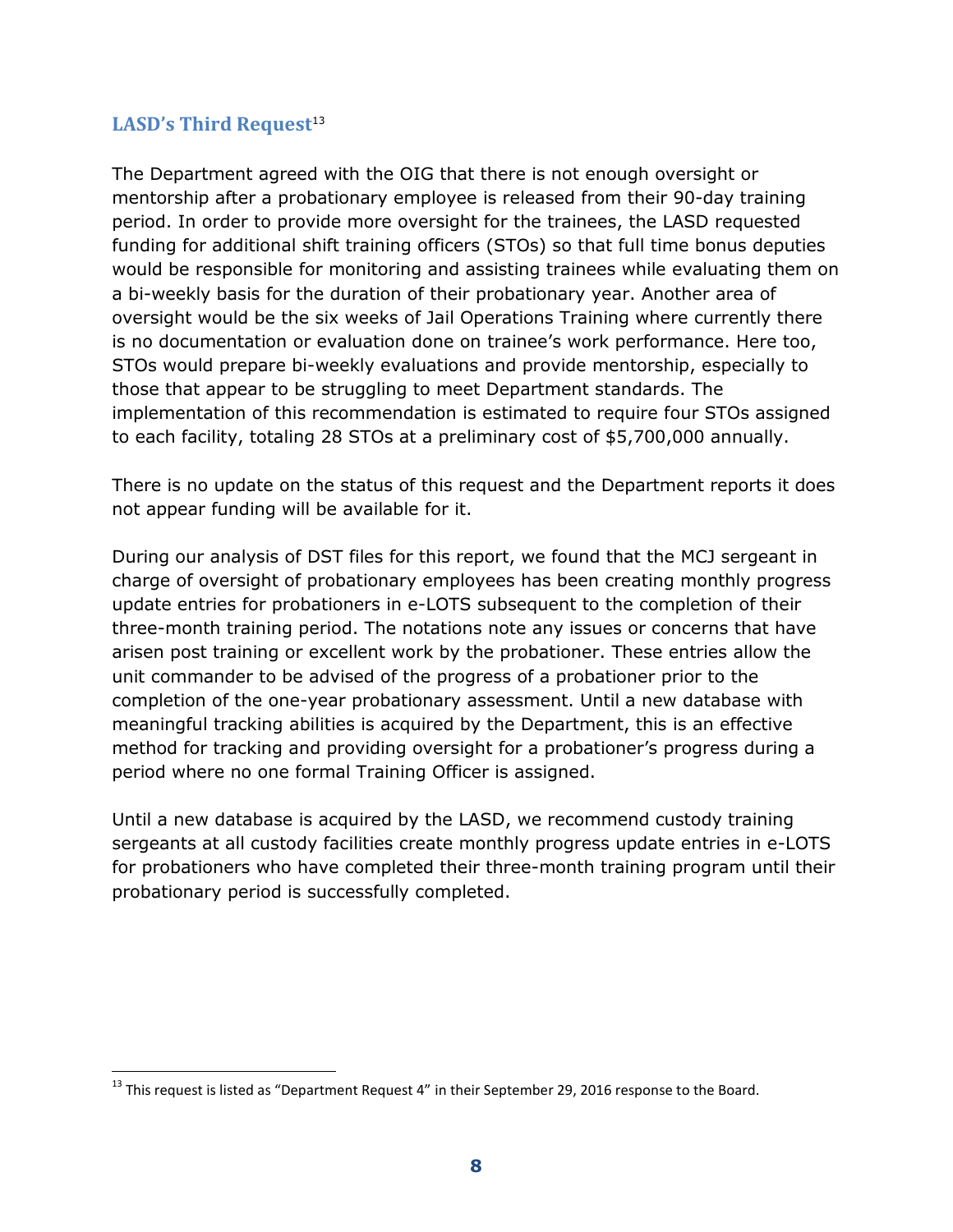# **UPDATE ON OIG'S RECOMMENDATION TO RELEASE LOW-PERFORMING DSTS**

The OIG recommended that the Department identify and release employees who consistently do not display aptitude for the position. The Department's response to this recommendation was to "make necessary changes to assist them in identifying substandard employees earlier in the process and if those employees failed to improve their performance, the Department would immediately take the necessary steps to separate them from employment."<sup>14</sup>

The LASD has been working on revisions to their current probationary employee policy, CDM section 3-01/020.15, to reflect the changes it has set in motion since our last report.<sup>15</sup> One change the Department has made added the following language to the policy:

During the standard custody training program, if by the second training evaluation<sup>16</sup> the probationary employee's conduct is found to be in potential violation of Department policy and procedures and/or below the standards for performance specified in the CDM, the unit commander shall be notified by their facility training staff. The unit commander, in conjunction with the probationary employee's training staff, shall outline a detailed remediation plan to address the specific issues. The probationary employee shall also be placed on the "Commander's List" prepared by the Division Compliance Lieutenant for the duration of the employee's remediation. At the completion of the probationary employee's remediation plan, the Custody Operations Commander shall complete a Commander's Review Memorandum and delineate whether or not the probationary employee successfully completed the remediation plan.

Since November 2016, the Custody Services Administration division commander has been meeting weekly with the division compliance lieutenant and the training sergeant overseeing the probationary program at MCJ to discuss probationary employees on the "Commander's List" who have performance related issues or who have on-duty or off-duty misconduct cases.

Before our previous report, the LASD was not keeping track of releases and terminations from probation or resignations in lieu of terminations of low

-

<sup>&</sup>lt;sup>14</sup> See LASD "Report Back Relative to the Inspector General's Report" at 9.

 $15$  A draft version of the policy revisions was reviewed by the OIG and has been discussed throughout this report.

 $16$  There are six bi-weekly evaluations.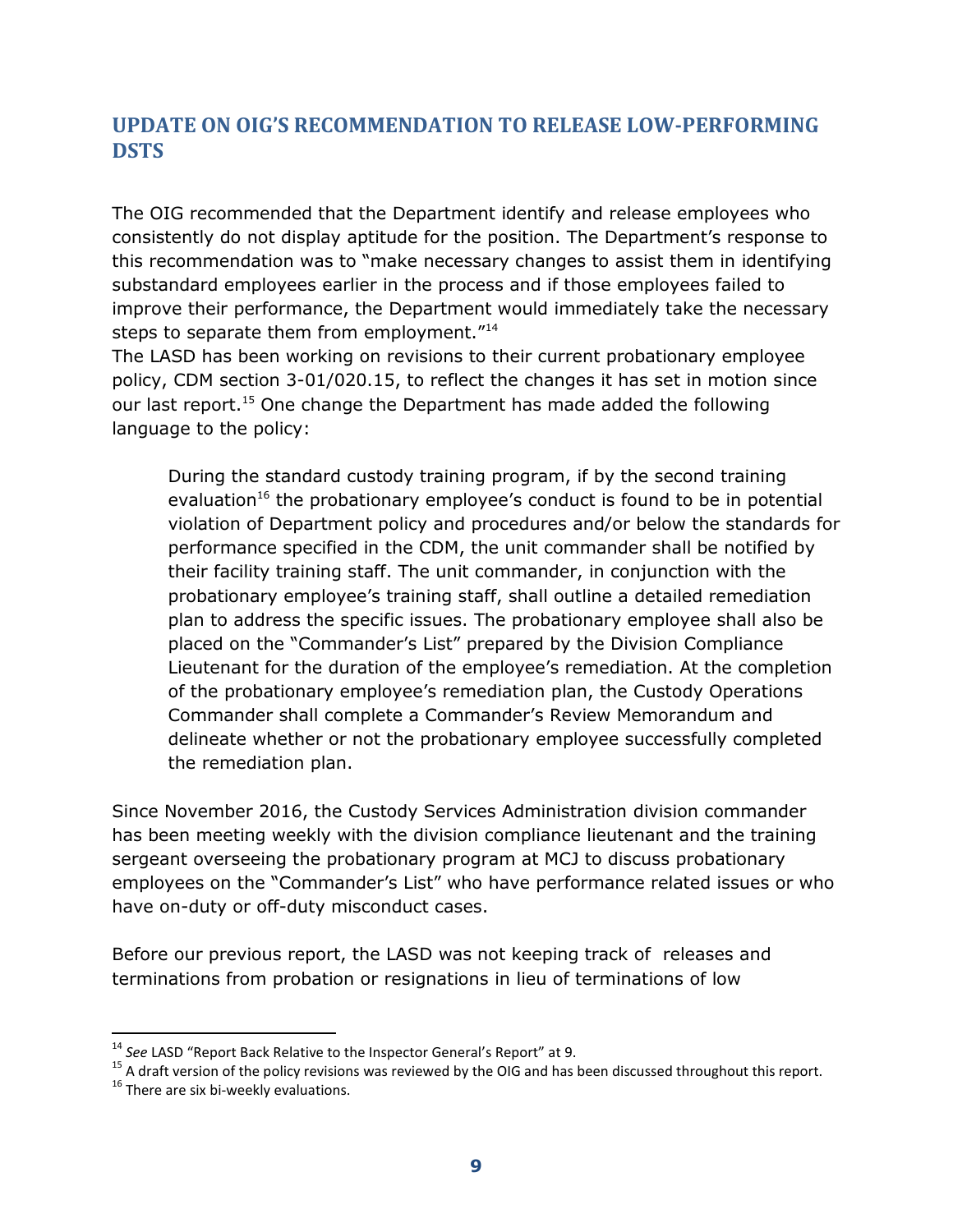performing probationers. The Department now tracks (through a spreadsheet $^{17}$ ) these probationers.<sup>18</sup>

In reviewing the tracking sheets and files of those probationers who were either terminated or resigned in lieu of release we found the following for the period between January 2016 through July 2017: five deputy sheriff probationers were released/terminated by the Department due to work performance issues while three deputy sheriff probationers and two custody assistant probationers resigned in lieu of release/termination.

The reasons for the release of the five probationary deputies who were released/terminated by the Department included: inappropriate communication with inmates, officer safety, poor judgement, unethical conduct, lack of job interest, poor report writing skills and failure to report force. Of the three deputy probationers who resigned in lieu of termination, one was legally drunk during training, one accidentally brought a gun into the jail clinic (after numerous low rating evaluations), and one lied to a sergeant and committed plagiarism on an exam. The two custody assistant probationers resigned because they were unable able to meet Department work performance standards.

When a probationer is released from probation for any reason, a final probationary assessment evaluation form titled "Report on Probationer" is completed by the custody facility where the probationer is assigned. This evaluation form rates the probationers as "unsatisfactory" and the Department's recommendation of "Discharge the probationer from service" is checked. This form also allows for a narrative for the unit to state the reasons why the probationer was released.

We reviewed 21 personnel files at the Personnel Administration Bureau,<sup>19</sup> and did not find these forms in every file.<sup>20</sup> In addition, prior to the tracking by the Department, it was difficult to ascertain why a probationer was being released from probation or resigning, as files rarely contain an explanation. We recommend the Department, in addition to their internal tracking spreadsheet, ensures this final

 $\overline{a}$  $17$  Our hope is that with the purchase of a new database, the use of spreadsheets will cease, but for now they are the only tool available for successful tracking.

 $18$  The LASD is also tracking all probationers who have been terminated/released due to administrative policy violations or criminal conduct both on and off duty.

<sup>&</sup>lt;sup>19</sup> The Personnel Administration Bureau has custody and control of all employees personnel files.

<sup>&</sup>lt;sup>20</sup> We reviewed the file of a probationer that was released by NCCF and discussed it with the Department as the best example of how to document the final evaluation. It was exemplary in how the unit handled a low-performing DST in its counseling and documentation. We commend NCCF for its excellent work that we saw throughout our review of their files.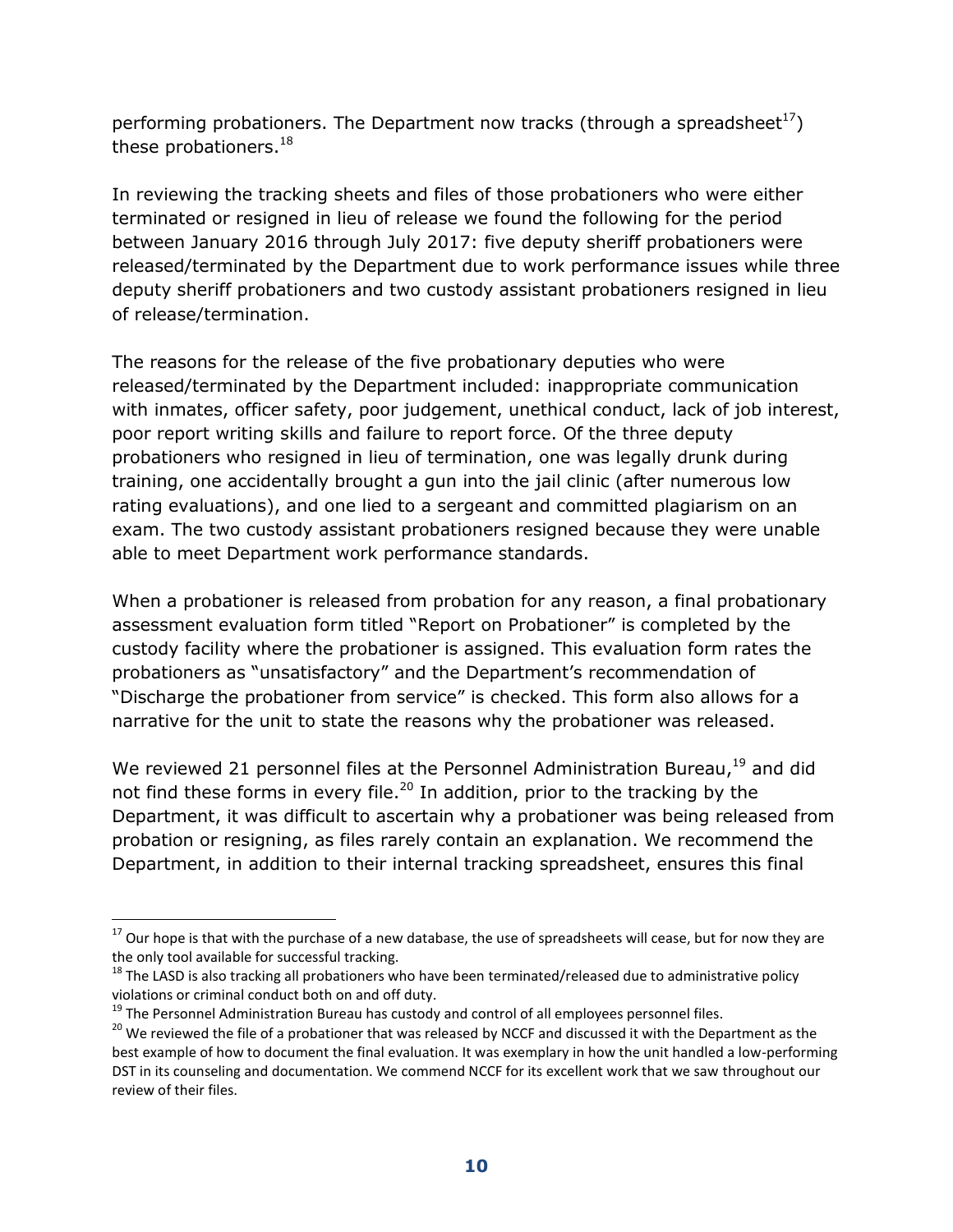evaluation form is sent to Personnel Administration and that it includes a narrative stating the reasons why a probationer was released or resigned in lieu of release. $^{21}$ 

# **UPDATE ON OIG RECOMMENDATION TO REQUIRE A COMMANDER REVIEW A DST'S FINAL EVALUATION AND AFFIRMATIVELY APPROVE THAT THE DEPUTY SHERIFF TRAINEE PASSED THE PROBATIONARY PERIOD**

The OIG recommended commander-level approval for a probationer's final evaluation and completion of probation. The Department in its response stated this was impractical as division commanders are far removed from the day-to-day activities of trainees. Instead, the LASD recommended that the most effective way to provide meaningful oversight would be to have trainees who have performance related issues brought to the attention of the division compliance lieutenant who in turn would notify the Division Commander (as described in the previous section).

As discussed previously, the "Commander's List" brings any probationer who is having performance related issues to the attention of the division commander. we believe the weekly meetings between the division compliance lieutenant and the division commander are successfull in achieving the goal of ensuring only qualified trainees successfully complete probation.

# **ANALYSIS OF DEPUTY SHERIFF TRAINEE FILES POST OIG'S REPORT**

In our prior report we analyzed sixteen files from MCJ where approximately 25% of all 2014 Academy graduates were assigned. In this report we analyzed MCJ in addition to all custody facilities where probationers were assigned. We chose to look at members of the first class of deputies who were evaluated *after* the Department implemented its reforms, to assess whether substantive changes have occurred in the evaluation process. The class we analyzed had 71 DSTs that graduated from the Academy. They were assigned as follows:

j

<sup>&</sup>lt;sup>21</sup> When we reviewed personnel files of probationers who had been terminated or released from probation, we noticed that other law enforcement agencies to which the probationer had applied (subsequent to resignation or release by LASD) had reviewed the file (anyone who reviews a personnel file must sign a form and list their name). Yet the files were void of any documentation stating why the person resigned or was terminated. Thus, a future employer would not know whether the reasons were related to integrity or excessive force and could thereby possibly hire a person not suited to be a peace officer.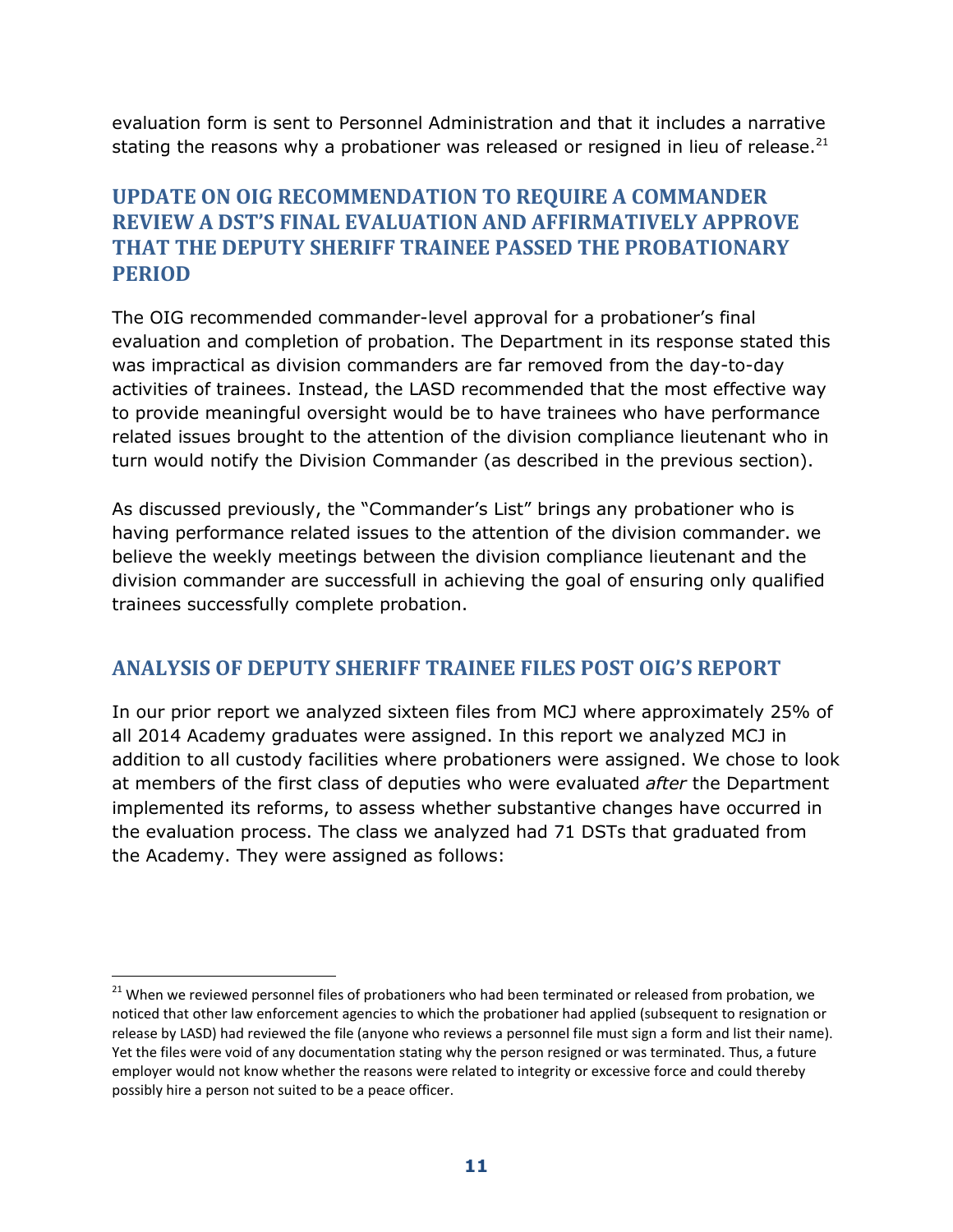| <b>Total Deputy Sheriff</b><br>Trainees in Class = $71$ | <b>Number Assigned</b><br>to Facility | <b>Percentage</b><br><b>Assigned to</b><br><b>Facility</b> |
|---------------------------------------------------------|---------------------------------------|------------------------------------------------------------|
| <b>Twin Towers Correctional</b><br>Facility (TTCF)      | 32                                    | 45.07%                                                     |
| <b>Inmate Reception Center</b><br>(IRC)                 | 14                                    | 19.71%                                                     |
| Men's Central Jail (MCJ)                                | 12                                    | 16.90%                                                     |
| Century Regional<br>Detention Facility (CRDF)           | 10                                    | 14.08%                                                     |
| North County Correctional<br>Facility (NCCF)            | 3                                     | 4.22%                                                      |

We reviewed 16 of the 71 trainee files, four files each from MCJ, Inmate Reception Center (IRC) and Twin Towers Correctional Facility (TTCF), three files from Century Regional Detention Facility (CRDF) and one file from North County Correctional Facility (NCCF) to determine whether the files were complete, timely and meaningful. As in our May 2016 report, we reviewed DST files for their six biweekly evaluations, six-month assessments and one-year evaluations.<sup>22</sup> We could not analyze the one-year probationary assessment for this current report due to the fact that at the time of our request for files from the Department, the DSTs had not yet completed their one-year probationary period. Rather, they had completed approximately eight of the 12 months. Therefore, we could only analyze the sixmonth assessments and the bi-weekly evaluations.

### **TIMELINESS AND COMPLETENESS OF DST PROBATIONARY FILES POST REFORMS**

#### **Six-Month Assessments**

Per Manual of Policy and Procedures section  $3-02/090.07$ ,<sup>23</sup> "within six months of an employee's initial assignment to any unit, unit commanders shall review the employee's initial work habits, performance and training records. Unit commanders shall pay particular attention to issues such as honesty, integrity, trustworthiness, and character, and any other characteristic that would enable the unit commander to determine if the probationary employee is truly suited for a career in law enforcement." The LASD conducts this six-month assessment through a

 $\overline{a}$ <sup>22</sup> *See* CDM section 3-01/020.015 and MPP 3-02/090.07.

<sup>&</sup>lt;sup>23</sup> MPP 3-02/090.07 was last revised 9/22/16.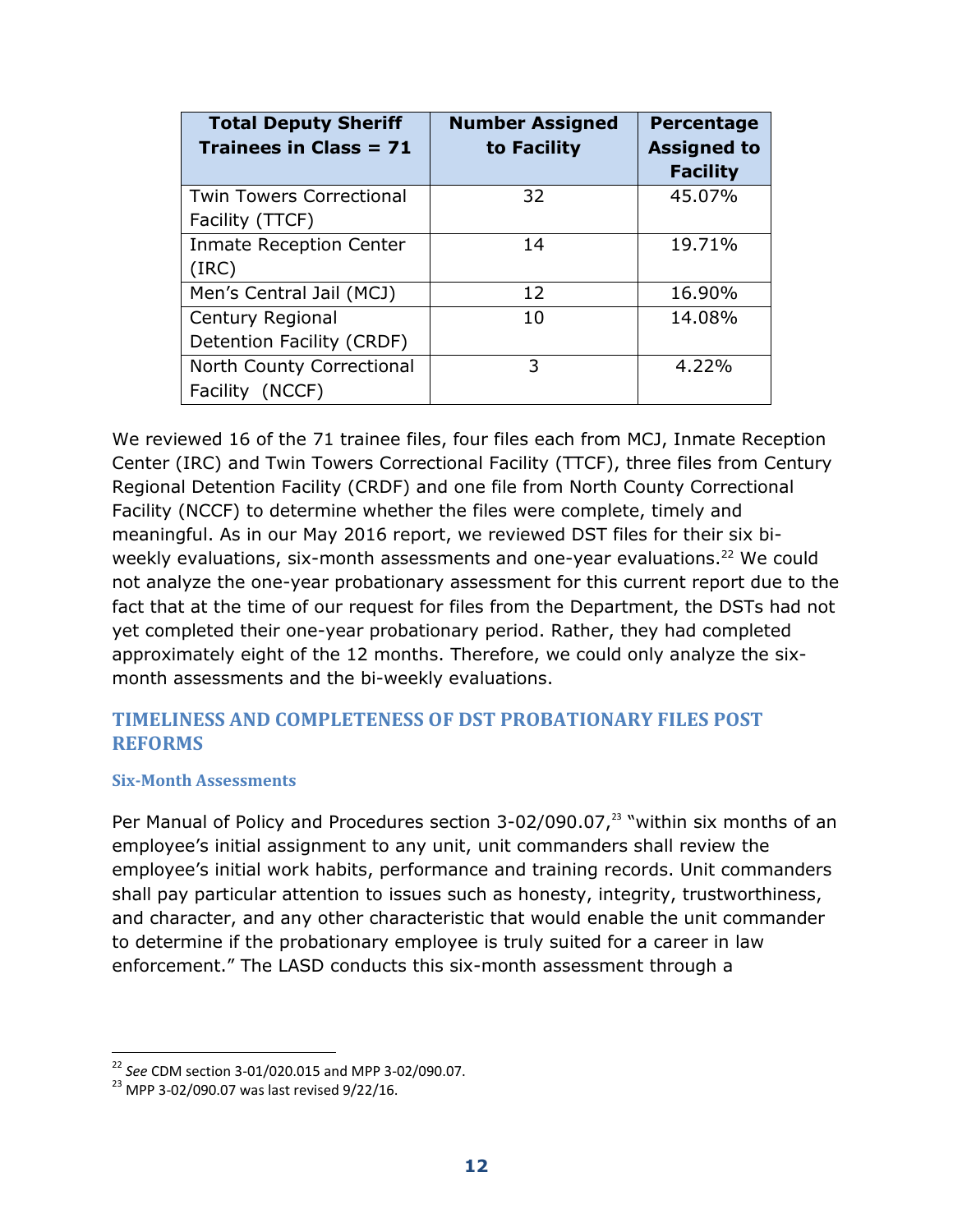memorandum from a sergeant or a lieutenant<sup>24</sup> to the captain,<sup>25</sup> who upon review of all relevant documents signs the memorandum. The OIG observed the following:

- **100% Completeness:** We found each of the 16 files we reviewed contained the six-month assessment memorandum. There were no files that were missing this document. In our previous report, 12.5% of these assessments were missing from files.
- **100% Timeliness:** We found each of the 16 memorandums we reviewed to have been written at the appropriate mid-year evaluation period. In our previous report, 93% of the assessments were untimely.

#### **Bi-Weekly Evaluations**

Custody Division Manual section 3-02/010.00, requires Custody Training Officers (CTOs or TOs) to complete written bi-weekly evaluations for each DST. As we reported last May,<sup>26</sup> the standardized Custody Division Training Manual provides TOs with a form to fill out for each evaluation which includes 14 different subject areas with ratings for each from 1 to 4. $^{27}$  The OIG observed the following:

- **100% Completeness**: We found each of the 16 files reviewed contained six bi-weekly evaluations. There were no missing evaluations. In our previous report, 25% of evaluations were missing from files.
- **100% Timeliness**: We found all of the 16 files contained timely bi-weekly evaluations.
- $\bullet$
- **Document Anomalies**: We found some evaluations to have incorrect dates or missing dates. For example evaluation numbers two through six on a DST file from MCJ did not state the rating period dates (for example June 1 through June 14), but rather stated only "rating period 2 to 3." These are minor issues, but one's we recommend the Department correct.

 $\overline{a}$ <sup>24</sup> We found TTCF and NCCF to be the only facility that had a sergeant write the six-month memorandum to the captain. MCJ, CRDF and IRC all had a lieutenant write the six month memorandum.

 $25$  At LASD a captain of a unit may also be referred to as the unit commander.

<sup>&</sup>lt;sup>26</sup> "Analysis of the Deputy Sheriff Trainee Probationary Period: Recommendations for a Meaningful Assessment Opportunity," May 2016 at 6.

<sup>&</sup>lt;sup>27</sup> The evaluations are: 1= Unable to evaluate; 2= Well below the standard; 3= Not yet at standard, but improving; and 4= Satisfies the standard.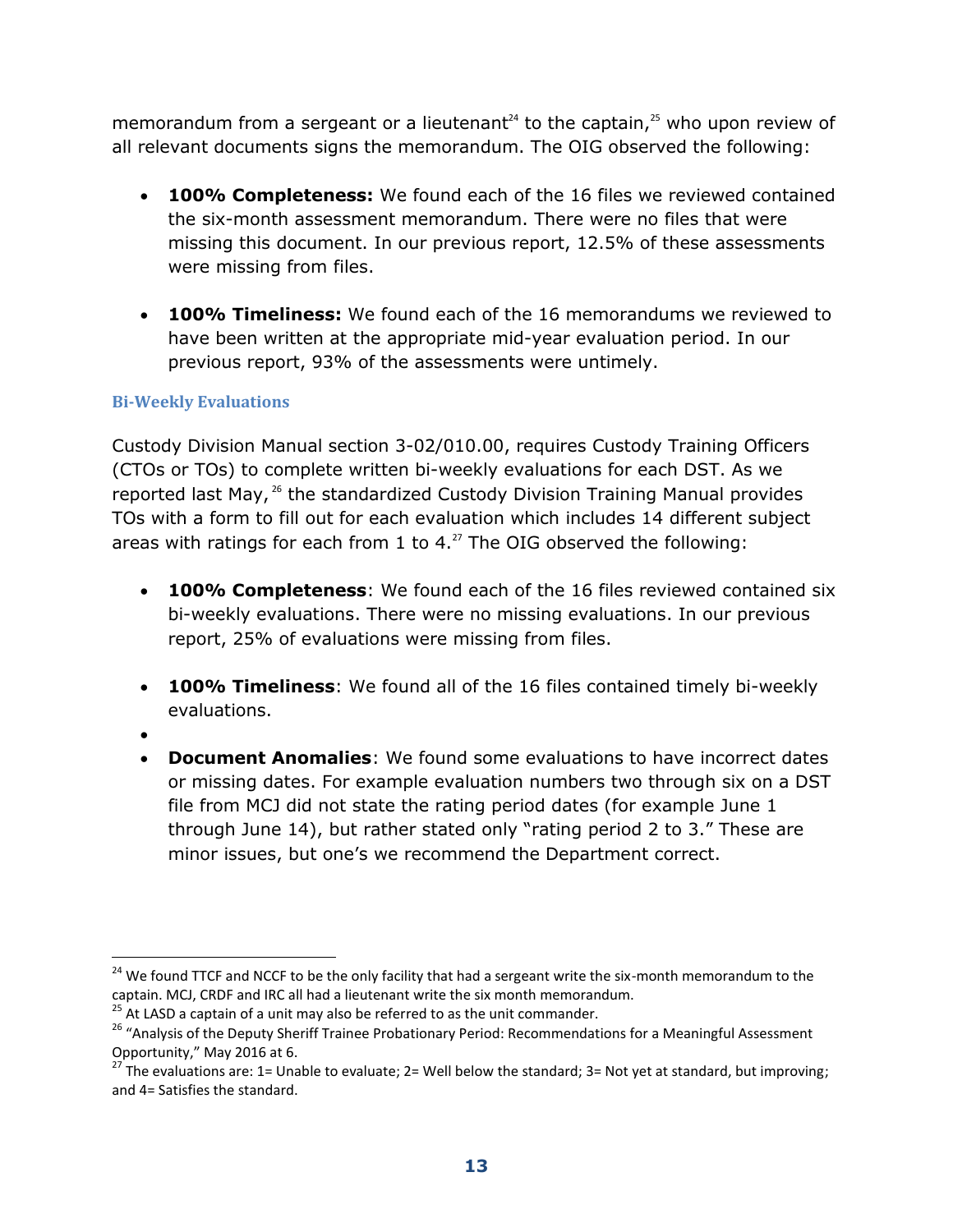#### **MEANINGFUL EVALUATION OF DST PROBATIONARY FILES POST REFORMS**

#### **Six-Month Assessments**

In our May 2016 report, we had found the majority of the six-month assessments to consist of text that was cut and pasted from one DST to another. After careful evaluation of the 16 files across the five facilities we analyzed, we found that practice has stopped completely. The evaluations we reviewed were individualized and originally written with no cut and pasted sections. We found MCJ, TTCF, NCCF and CRDF were very detailed and individualized in their six month assessments. We found IRC to be lacking in the amount of detail and individual assessment when compared to the other four facilities. We encourage IRC to tailor their assessments to more specific language based on the feedback from the bi-weekly evaluations written by CTOs.

#### **Bi-Weekly Evaluations**

As with the six-month assessment memorandum, we found a drastic change in the bi-weekly evaluations across the facilities we analyzed. Previously, we reported that bi-weekly evaluations contained generalized comments such as "needs to show improvement" without giving specific feedback regarding how a DST could improve. The 16 DST files we reviewed from across the facilities contained individualized assessments for each of the six bi-weekly evaluations. For example, a DST assigned to IRC who needed improvement in his report writing skills had comments from his CTO for his first evaluation stating that the trainee's "reports have contained accurate information, but have lacked the writing flow necessary to paint a picture of the event at hand." On his third evaluation the same CTO stated that the trainee's "report writing has included details to describe the incident and the actions following the incident." By his final evaluation, the trainee had his report writing evaluated as his "strongest area" and was "able to organize his reports well with good detail and thoroughness." We also saw numerous examples of well-written evaluations from the other facilities we analyzed.

The only instances in which we discovered cut and pasted paragraphs among a DSTs evaluations, were comments in areas in which the DST had already satisfied the Department standard and received a "4 = Satisfied the Standard" rating. For example, in each of the six evaluations, CTOs must rate the "Uniform Appearance" of the DST. Thus, the comments section would state the DST's uniform appearance, grooming, hygiene is in compliance with Department policy." That comment would be repeated throughout the remaining evaluations for that specific DST. We did not see cut and pasted comments in any substantive areas of the evaluation unless the Deputy had already satisfied the Department standard in a previous evaluation.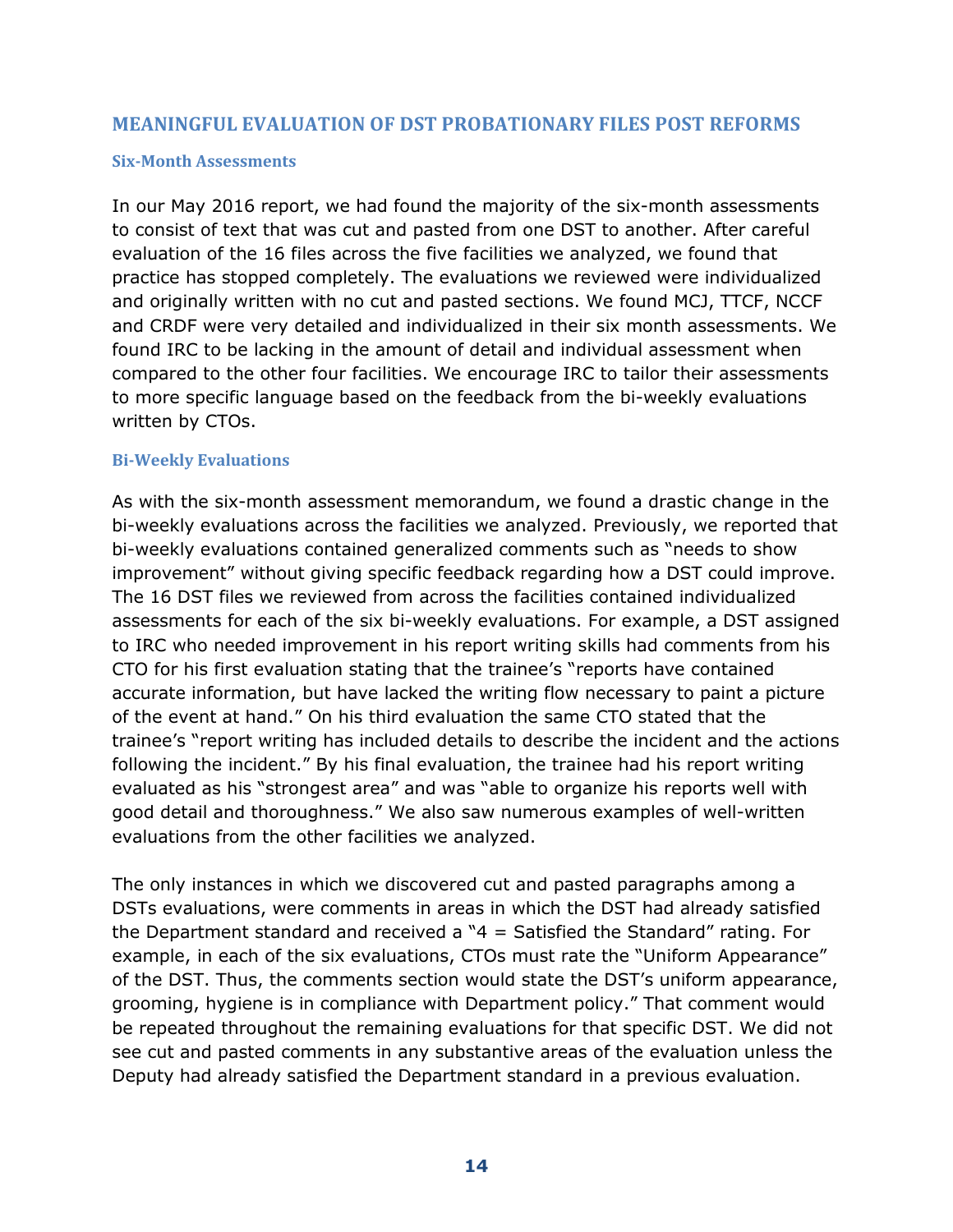\We should note that in reading 96 evaluations written by numerous CTOs, it was evident that some CTO's evaluations were more substantive and well-articulated than others. The Department reports that currently there is no requirement for a CTO to have a set amount of years of experience as a deputy sheriff before becoming a CTO. Therefore, a deputy who has only been on the job for one year (meaning he or she has just completed the one-year probationary period) can become a CTO. While the LASD states this is not an ideal situation, the Department is inclined to accept volunteers for a position which presently offers no financial incentives. Therefore, we support the Department's request for funding to enable a formalized program for CTOs where bonus pay and experience make the positions competitive.

# **ANALYSIS OF CUSTODY ASSISTANTS PROBATIONARY EVALUATION FILES**

Custody assistants (C/A) are non-sworn personnel who work at the custody facilities, stations jails and court lockup facilities. The Custody Assistant Academy consists of eight weeks of Jail Operations Training (the training that the deputies receive upon graduation from their Academy). The probationary period training and evaluation practices for C/As are identical to those for DSTs: C/As are paired up with a CTO for twelve weeks and receive six bi-weekly evaluations followed by a six-month assessment and a final one-year probationary evaluation.

The Board has requested that the OIG perform a review of the probationary period training and evaluation practices for custody assistants. We have conducted an analysis of the probationary evaluations contained in  $12^{28}$  files of C/As who were evaluated *before* our May 2016 report and in 16 files of C/As who were evaluated *subsequent* to our report and the Department's reforms. The OIG observed the following:

| <b>Total Custody Assistant</b><br>Trainees in Class = $32$ | <b>Number Assigned</b><br>to Facility | <b>Percentage</b><br><b>Assigned to</b><br><b>Facility</b> |
|------------------------------------------------------------|---------------------------------------|------------------------------------------------------------|
| <b>Twin Towers Correctional</b><br>Facility (TTCF)         | 11                                    | 34.37%                                                     |
| Men's Central Jail (MCJ)                                   | 6                                     | 18.75%                                                     |
| <b>Inmate Reception Center</b><br>(IRC)                    | 5                                     | 15.62%                                                     |
| North County Correctional                                  |                                       | 12.50%                                                     |

<sup>-</sup><sup>28</sup> We reviewed one file from Pitchess Detention Center South (PDC South), two files from NCCF, four files from MCJ, three files from TTCF and two files from IRC. These files were randomly chosen by OIG based on two Academy classes.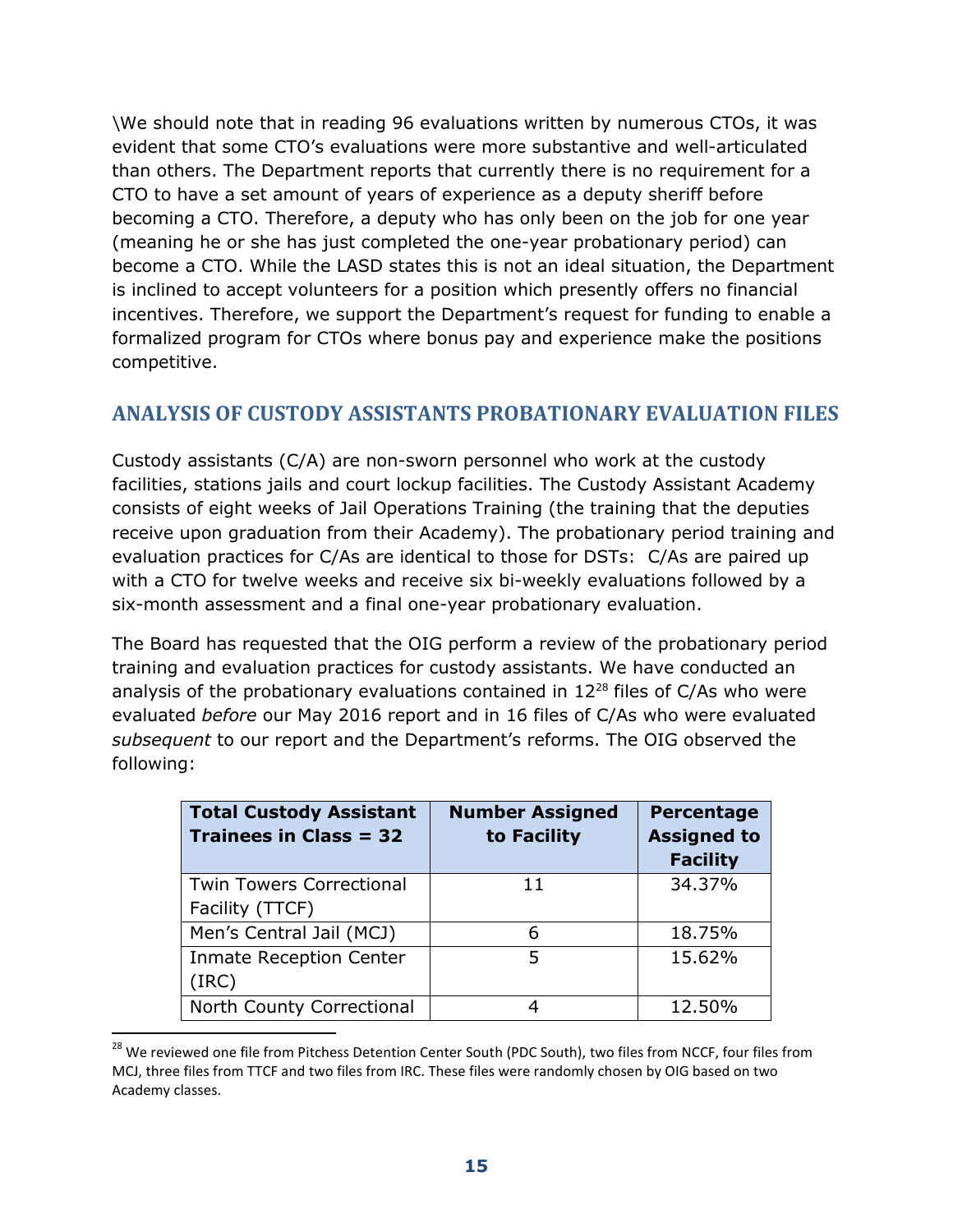| <b>Total Custody Assistant</b><br><b>Trainees in Class = 32</b> | <b>Number Assigned</b><br>to Facility | Percentage<br><b>Assigned to</b><br><b>Facility</b> |
|-----------------------------------------------------------------|---------------------------------------|-----------------------------------------------------|
| Facility (NCCF)                                                 |                                       |                                                     |
| Century Regional                                                |                                       | 12.5%                                               |
| Detention Facility (CRDF)                                       |                                       |                                                     |
| <b>PDC North</b>                                                |                                       | 6.25%                                               |

#### **REVIEW OF CUSTODY ASSISTANT TRAINEE FILES PRIOR TO REFORMS**

#### **Six-Month Assessments**

As explained above, Department policy requires a six-month mid-probation assessment to be completed by the unit to which the trainee is assigned. A review of 12 files randomly selected from five custody facilities found the following:

- **83% Missing**: 10 of the 12 files were missing the six-month assessment memorandum. Some of the tracking through e-LOTS showed the assessments may have been written but were missing from the files.
- **Timeliness**: The six month assessments were timely in the two files that did contain the assessment.

#### **Bi-Weekly Evaluations**

- **41.6% Missing:** Of the 12 files we reviewed, five contained no biweekly evaluations. $^{29}$
- **42.8% Untimely:** Of the seven files that had bi-weekly evaluations, three of the evaluations were untimely.

#### **One-Year Assessment**

-

Pursuant to LASD policy in the CDM, section 3-01/020.15, in place at the time of our earlier review before the CDM was revised, $30$  days before the end of the probationary period all final performance evaluations on probationary employees must be completed and forwarded to Personnel Administration. We reviewed the 12 files for completion and timeliness.

<sup>&</sup>lt;sup>29</sup> Four of the five files belonged to MCJ.

<sup>&</sup>lt;sup>30</sup> This policy, which is in the process of being revised and finalized, now requires all final performance evaluations be completed at least 60 days prior to the end of the probationary period.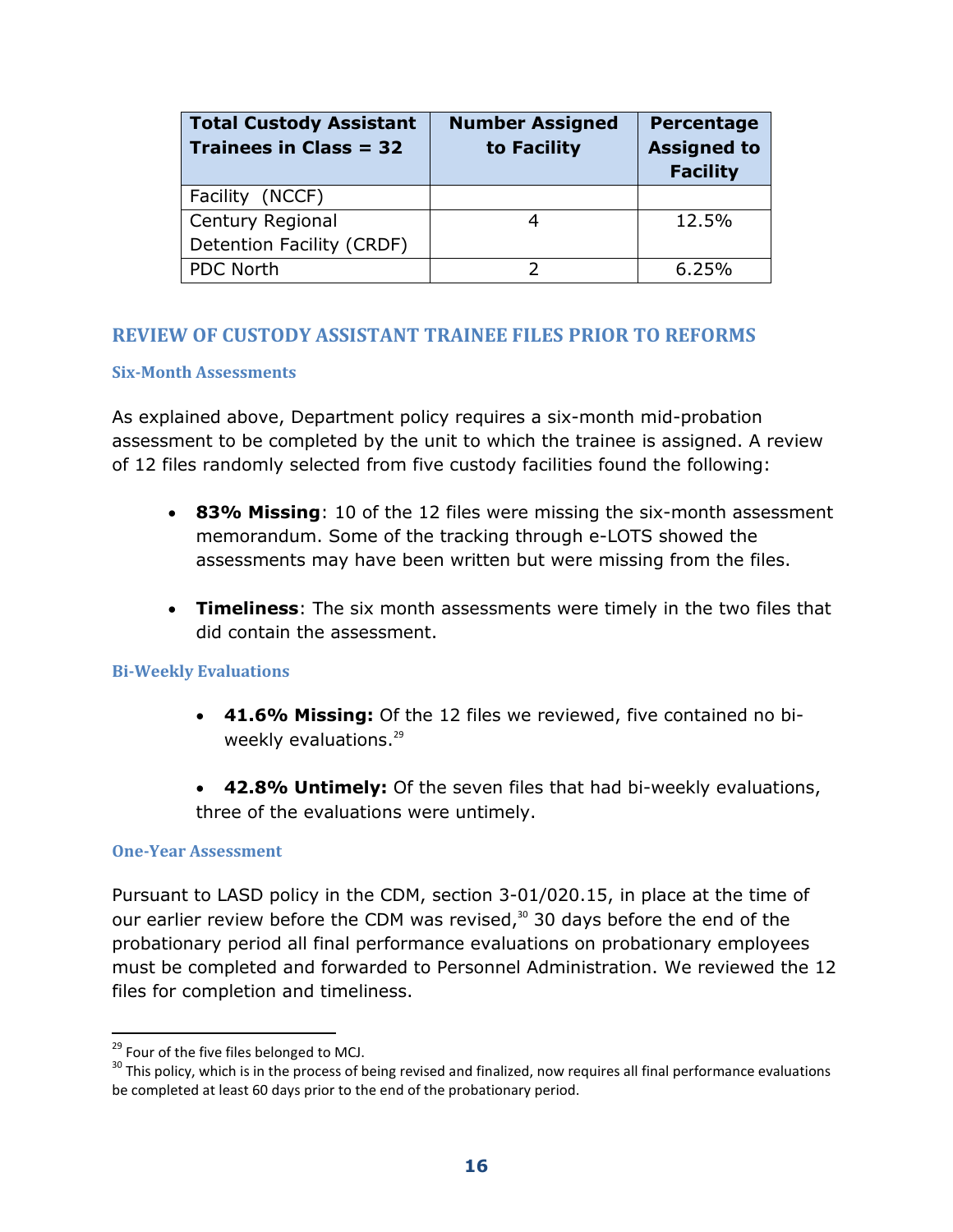**100% Complete:** All 12 files we reviewed contained the final performance evaluation on the probationary employee.

 **100% Untimely:** None of the 12 files had the final probationary assessment completed prior to the completion of the one-year probationary period. The assessments were signed by the unit commanders anywhere from one month to five months after the probationary period was completed.<sup>31</sup>

#### **REVIEW OF CUSTODY ASSISTANT TRAINEE FILES POST REFORMS**

We reviewed 16 files from six custody facilities for our analysis of custody assistant trainee files post LASD reform implementations.<sup>32</sup>

#### **Six-Month Assessments**

 $\overline{a}$ 

- **93.75% Complete:** Of the 16 trainee files we reviewed, 15 of the files contained the six-month assessment. $33$
- **100% Timely.** Of the 15 we reviewed, all of them were written at the six-month period.
- **Meaningful Evaluations:** In our 2016 report we highlighted numerous examples from MCJ where these assessments were copied and pasted from one trainee to the next. We now find MCJ's six-month assessments to be the most substantive we have seen from our current review.

<sup>&</sup>lt;sup>31</sup> One file had the assessment completed the day after the one-year probationary period. When we spoke to LASD regarding the untimeliness of these assessments, we were told that the understanding of most LASD custody units was that they had to wait until the one-year period was over before they could complete the assessment. The Department has reported the policy has been briefed to personnel who are now aware that the assessment must be complete 60 days prior (previously 30 days prior) to the end of the one-year period.

 $32$  We reviewed one (1) file from PDC North; two (2) files from NCCF; three (3) files from MCJ; three (3) files from IRC; three (3) files from CRDF; and four (4) files from TTCF.

<sup>&</sup>lt;sup>33</sup> We found MCJ to be the only facility that does not include information that other facilities do in their Six Month Probationary Assessment memorandum. For example while other facilities state the number (if any) of inmate complaints, administrative investigations, on and off duty incidents among other information, MCJ's Assessments do not. We noted that MCJ's Six Month Assessment memorandum of DSTs also does not include this information while other facilities do.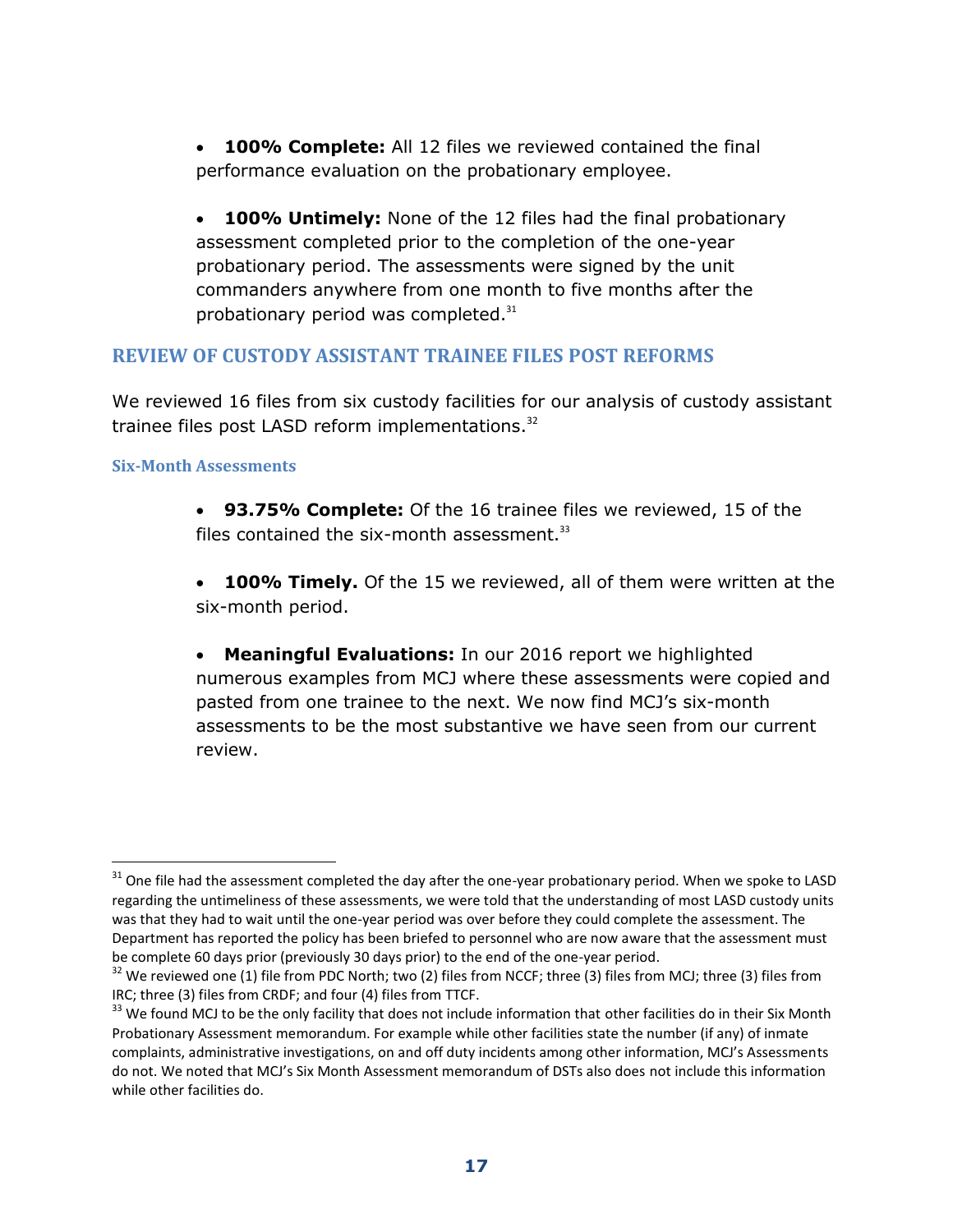#### **Bi-Weekly Evaluations**

j

- **100% Complete:** All 16 files we reviewed contained six bi-weekly evaluations. In our 2016 report we had found 25% of the files to be missing these evaluations.
- **Timeliness and Document Date Anomalies:** Each of the six biweekly evaluations should be written at the end of a two-week period, totaling six evaluations. In our prior report, we had found some biweekly evaluations were written before the end of the two week period. In this review, we still found some bi-weekly evaluations with date anomalies. For example, we found a trainee's file from MCJ had a bi-weekly evaluation dated July 8, 2016, for the period covering July 24, 2016, through August 7, 2016. We also found some of the biweekly evaluations were late and untimely. For example, in one trainee file from TTCF, we found the CTO had written four separate evaluations (covering an eight week period) on the same day instead of at the end of each bi-weekly period. Other bi-weekly evaluations were written between seven to twenty days after the due dates.
- **Meaningful Evaluations:** Overall, we found both the bi-weekly and six-month probationary assessments to be meaningful and individualized to the trainee with thoughtful comments from  $CTOs.<sup>34</sup>$ We were most impressed with evaluations from PDC North where for each bi-weekly evaluation there was also a separate shift sergeant evaluation for that two-week period. We did not see this in any of the other facilities we reviewed.<sup>35</sup> The sergeant's evaluation was a one page form signed by the trainee in which eight points of assessment were rated and contained specific comments and recommendations from the sergeant.

Overall, evaluations of trainee files for timeliness and completeness post implemented reforms are far superior to our findings in our last report.

<sup>&</sup>lt;sup>34</sup>We did notice a pattern in which once a trainee has met a department standard rating for a particular assessment like "Report Writing" or "Self-Initiated Activity" (4 is the rating that indicates this), the comments of the CTO become copied and pasted for the remaining evaluations.

<sup>&</sup>lt;sup>35</sup> While we understand that PDC North had the least number of trainee's assigned in this class (two), we still think a sergeant evaluation for each bi-weekly period is a best practice that other custody facilities at LASD should emulate.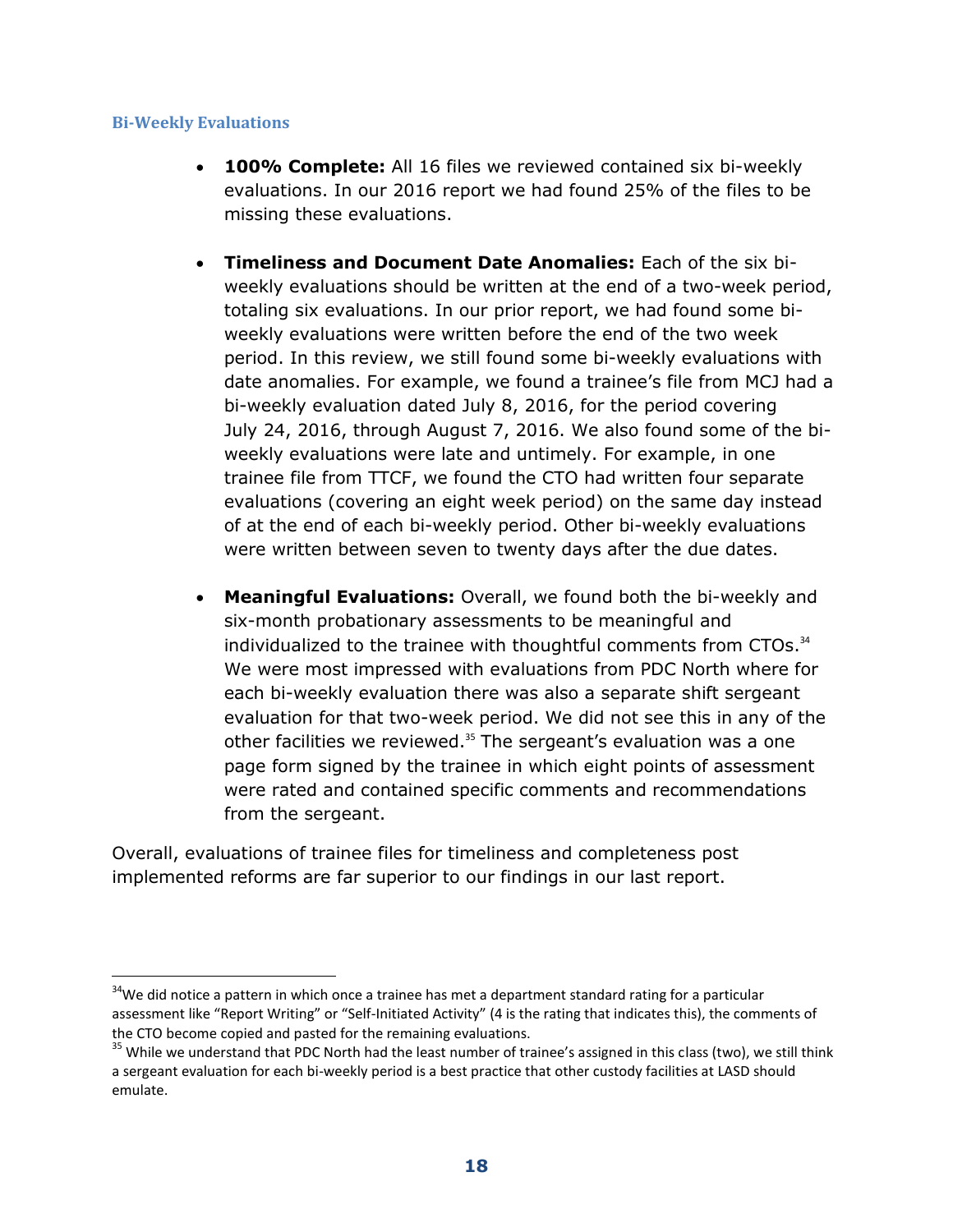## **RECOMMENDATIONS**

Below are the two recommendations we have made in this report.

- **1. Until the LASD obtains a new database for tracking, custody training sergeants at custody facilities should create monthly progress update entries in e-LOTS for probationers who have completed their three-month training program until their probationary period is successfully completed.**
- **2. The Department should ensure the final evaluation form includes a narrative of the reasons a probationer resigned or was released or terminated from probation and submit it to the Personnel Administration Bureau.**

# **CONCLUSION**

-

The turn-around of LASD's probationary program cannot be overstated. Whereas before we found 12.5% of six-month evaluations were missing from files, they are now 100% complete; while before we found 93% of these evaluations were untimely, they are now 100% timely. In addition, the bi-weekly evaluations that had 25% missing from files are now 100% complete and while more work is needed for proper documentation, they are now 100% timely. The "Commander's List" created by the LASD, in addition to the weekly meetings held by the LASD to review this list, will ensure tracking of all low-performing probationary employees. Finally, the Custody Training Manual and the policy governing probationary periods, have been improved for thoroughness and accuracy. In response to our prior report, the Department made substantive changes to its probationary program. We recognize the Department's efforts in dedicating resources to improve probationary training so that only the most qualified of candidates become members of the LASD. While there is always room for improvement, we encourage the Department to remain steadfast in its mission to improve the probationary training program. Our review of the implemented reforms has showcased in detail the progress and strides the Department has made in the past year.<sup>36</sup> We hope this report has shed light on the important changes the Department has made in its efforts to achieve a meaningful probationary training program.

<sup>&</sup>lt;sup>36</sup> We would like to thank the Department for providing numerous resources to the OIG in order to complete this report. Their rapid response to our document requests and countless hours spent in discussion was invaluable to our efforts.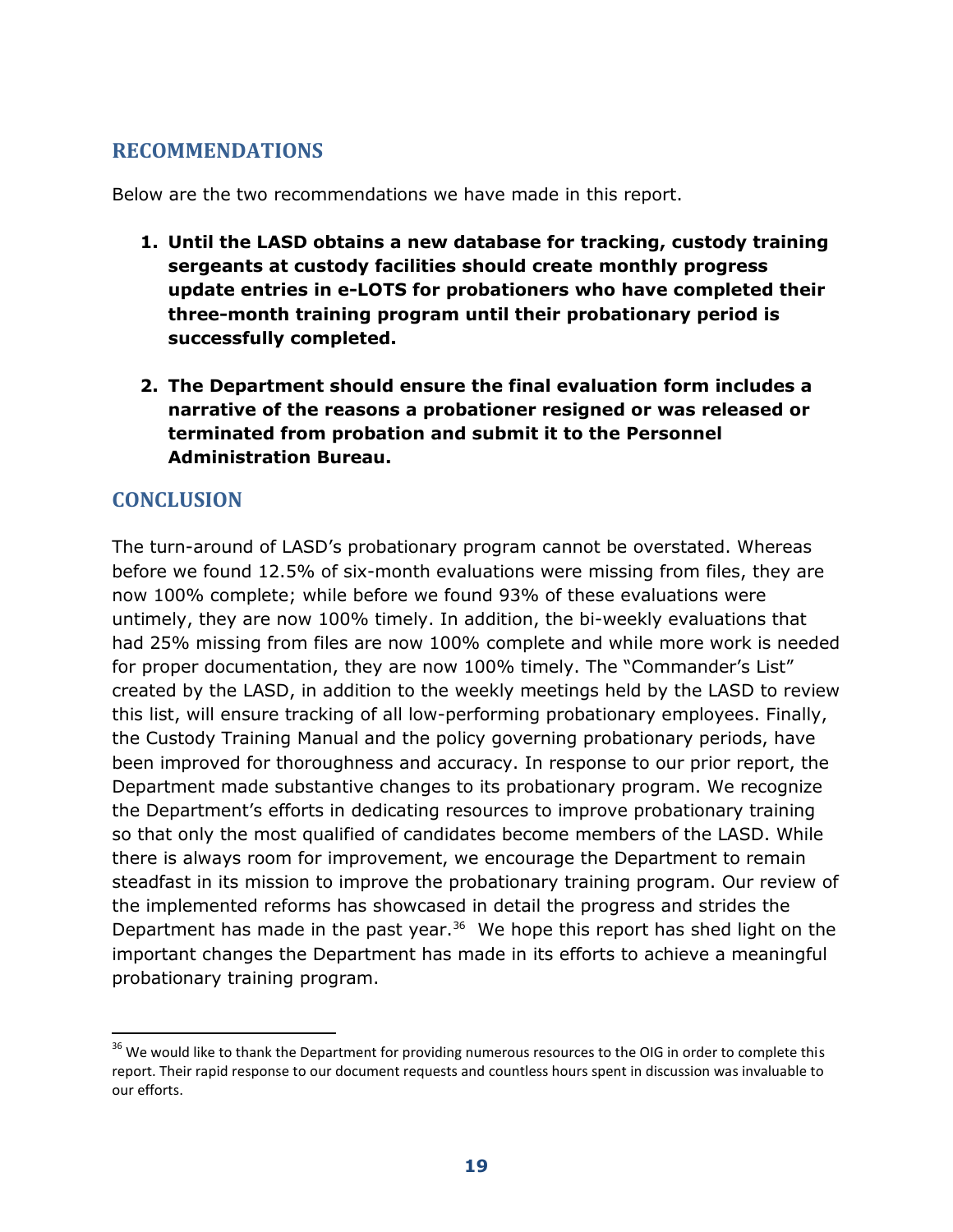**LOS ANGELES COUNTY SHERIFF"S DEPARTMENT'S RESPONSE**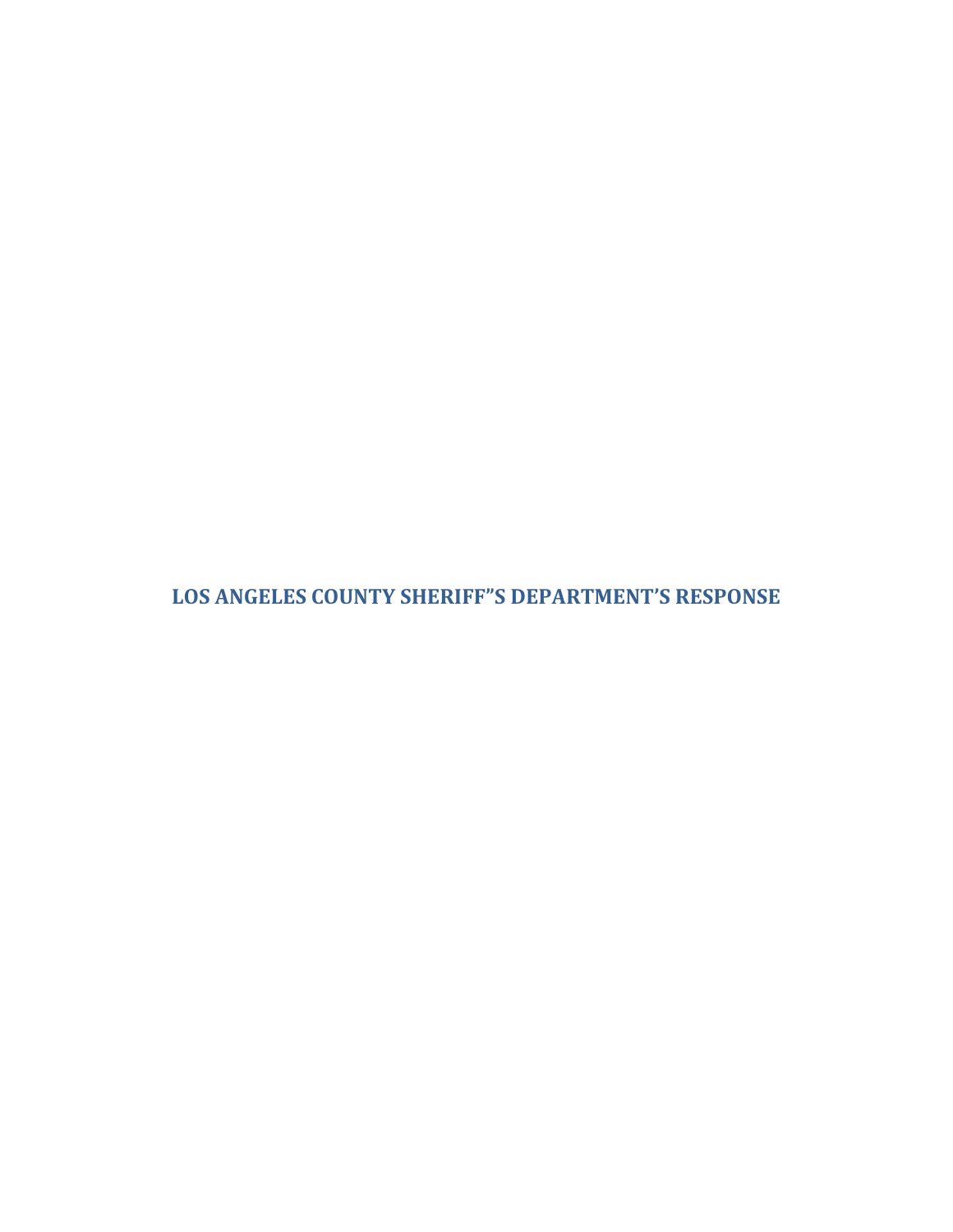

# OFFICE OF THE SHERIFF

# **COUNTY OF LOS ANGELES HATLOF JOSHICE**



**JIM MCDONNELL, SHERIFF** 

September 8, 2017

Max Huntsman, Inspector General Los Angeles County Office of Inspector General 312 South Hill Street, 3rd Floor Los Angeles, California 90013

Dear Mr. Huntsman:

#### RESPONSE TO THE LOS ANGELES COUNTY OFFICE OF INSPECTOR GENERAL REPORT - UPDATE ON IMPLEMENTATION OF REFORMS FOR PROBATIONARY DEPUTY SHERIFFS AND CUSTODY ASSISTANTS

Attached is the Los Angeles County Sheriff's Department's (Department) response to the Los Angeles County Office of Inspector General (OIG) report, Update on Implementation of Reforms for Probationary Deputy Sheriffs and Custody Assistants.

The effort and dedication made by members of the OIG to execute this report is greatly appreciated by the Department. The Department values the recommendations relating to the effectiveness of the implemented reforms, including the application of those reforms to custody assistants. The Department will continually strive to meet and/or exceed the recommendations of this report.

The Audit and Accountability Bureau (AAB) has the responsibility to monitor and document the Department's response related to this review. Should you have any questions regarding the Department's response, please contact Captain Steven E. Gross at (323) 307-8302.

Sincerely.

M McDONNELL **SHERIFF** 

211 WEST TEMPLE STREET, LOS ANGELES, CALIFORNIA 90012

A Tradition of Service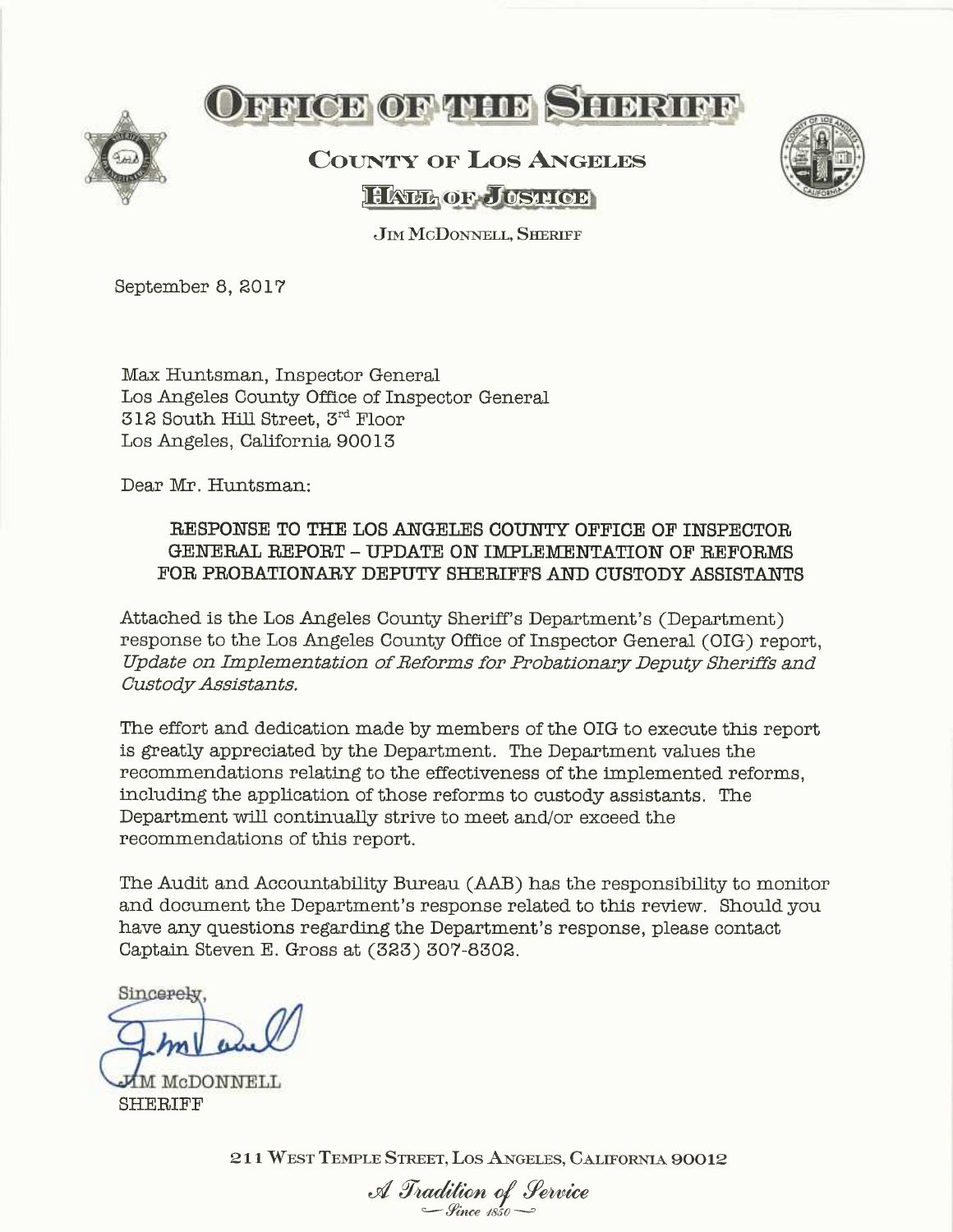#### RESPONSE TO THE LOS ANGELES COUNTY OFFICE OF **INSPECTOR GENERAL REPORT**

#### COUNTY OF LOS ANGELES - SHERIFF

### SUBJECT: UPDATE ON IMPLEMENTATION OF REFORMS FOR PROBATIONARY DEPUTY SHERIFFS AND CUSTODY ASSISTANTS

#### Response of Recommendations by the OIG

1. Until the LASD obtains a new database for tracking, custody training sergeants at custody facilities should create monthly progress update entries in e-LOTS for probationers who have completed their three-month training program until their probationary period is successfully completed.

#### Response: Concur.

The Department concurs with this recommendation. Currently Men's Central Jail (MCJ) is the only facility employing this method for tracking and providing oversight for a probationer's progress after the official training program has been completed. MCJ has been able to accomplish this additional monitoring as a result of having added a sergeant whose sole responsibility is to monitor the probationary employee program. This position was created as a result of the previous Office of Inspector General (OIG) report and is currently unfunded. To expand this monitoring and documentation for an additional nine months will require funding for dedicated sergeants as we noted in our Board of Supervisors' report, dated September 29, 2016, Request No. 5.

2. The Department should ensure the final evaluation form includes a narrative of the reasons a probationer resigned or was released, or terminated from probation and submit it to the Personnel Administration Bureau.

#### Response: Concur in part.

The Department concurs in part with this recommendation. Current practice for the Department is to author and submit Reports on Probationers (performance evaluations) for employees who are released or terminated from probation; the reports include a rating of "unsatisfactory," and the reasons for the release/termination are documented in the narrative. All reports are submitted to the Personnel Administration Bureau. By contrast, when an employee chooses to resign during their probationary period, the Department has not consistently followed the same practice of completing a Report on Probationer.